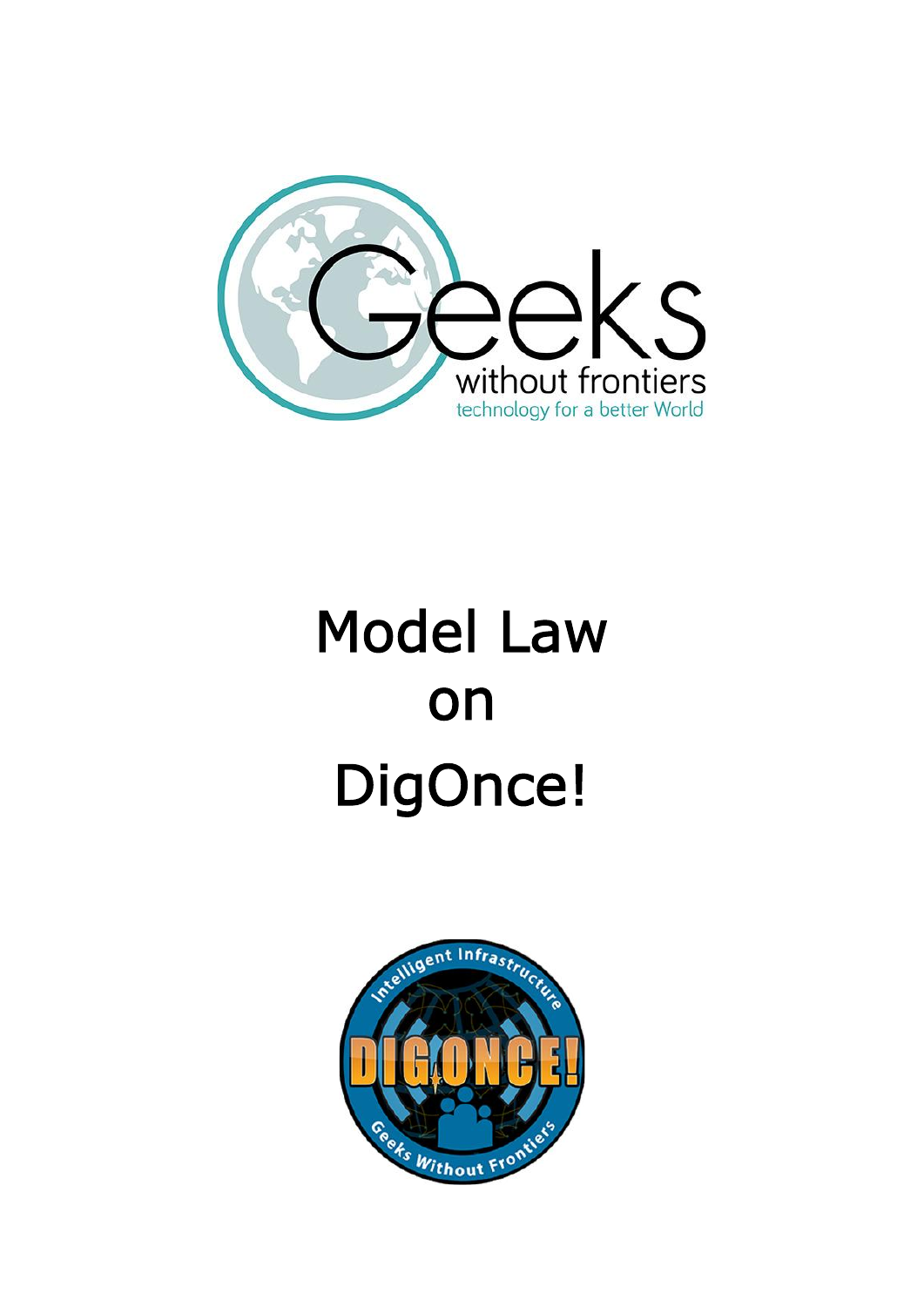#### **INDEX**

| <b>Article 1:</b>  |                                                          |  |
|--------------------|----------------------------------------------------------|--|
| <b>Article 2:</b>  |                                                          |  |
| <b>Article 3:</b>  |                                                          |  |
| <b>Article 4:</b>  |                                                          |  |
| <b>Article 5:</b>  |                                                          |  |
| <b>Article 6:</b>  |                                                          |  |
| <b>Article 7:</b>  |                                                          |  |
| <b>Article 8:</b>  |                                                          |  |
| <b>Article 9:</b>  |                                                          |  |
| <b>Article 10:</b> |                                                          |  |
| <b>Article 11:</b> | <b>Network Implementation and Arbitration Council 20</b> |  |

#### **Author: John J Morris LLB (Hons)**

#### **Contributors**

Jonathan E. Finegold, J.D.; Ms. Shruti Iyer, Advocate (India); M. Aya Kiy, J.D.; Faraz Maqbool, Advocate (India); Angus McLeod, Barrister and Solicitor of the Supreme Court of Western Australia; Shehu Mustafa, Barrister & Solicitor of the Supreme Court of Nigeria; Michael Potter MSc; Professor Chris Stott MSc; Mr Ram Raj Yadava, Indian Telecommunication Services; Niels Zibrandtsen.

#### **Copyright © 2016 Geeks Without Frontiers**



Permission is granted to copy, distribute and/or modify this document according to the terms in Creative Commons License, **Attribution-NonCommercial-ShareAlike 4.0 International**.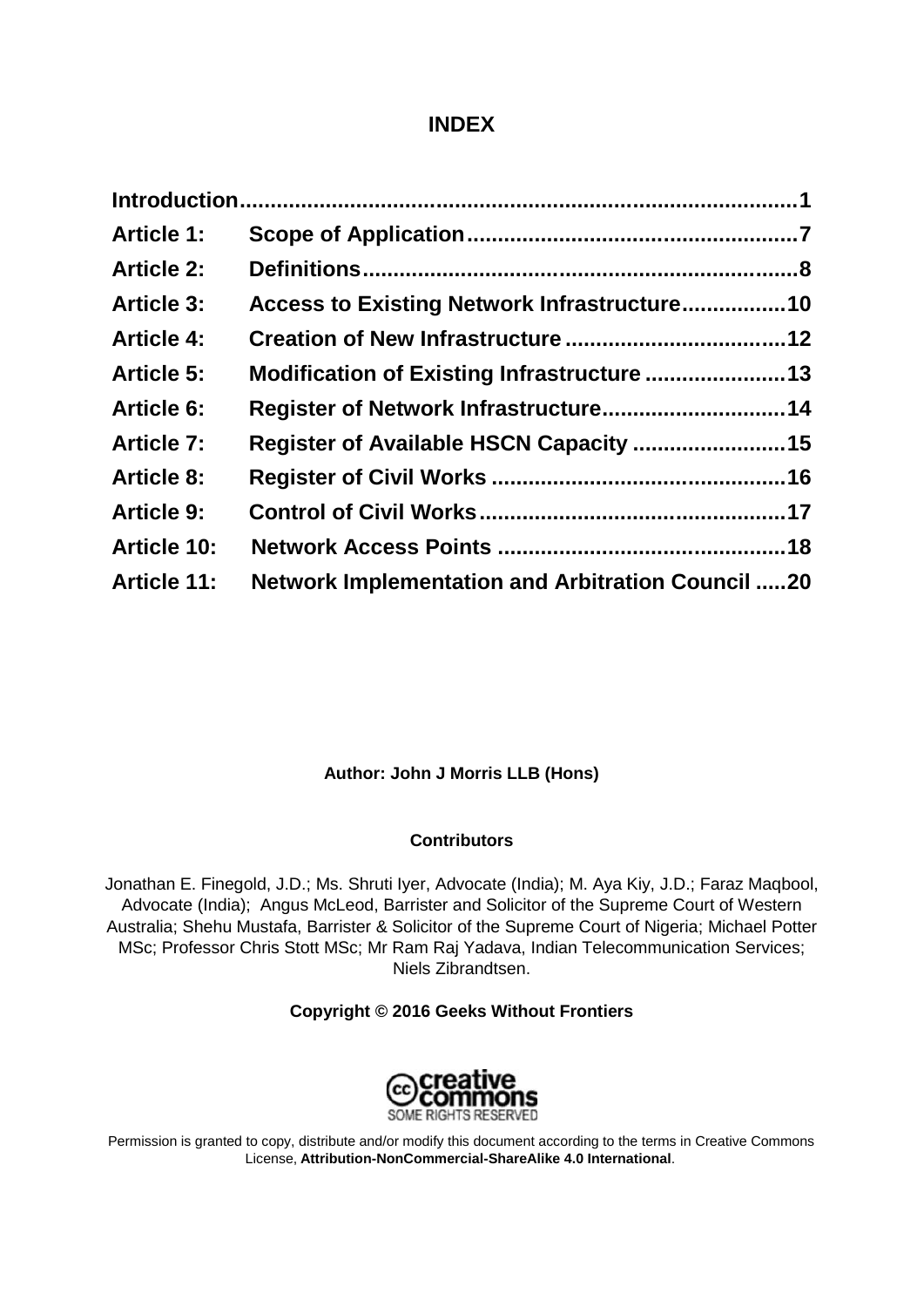

#### **Introduction**

#### **1. Connectivity is the Revolution**

In the 21st Century, broadband connectivity is the revolution that is capable of positively impacting the lives of billions of people. Like the 20th century revolution of electricity and the 19th century revolution of railways before it, broadband connectivity also relies on a physical network to be rolled out in order for affordable, adequate connectivity to be available to all.

#### **2. Nearly half of the World's Population are not Connected**

Of an estimated global population of 7.3 billion people, approximately 3.2 billion do not have access to the benefits of affordable, adequate broadband internet. Over 90% of the world's unconnected people live in developing countries, primarily in South Asia (1.4 billion in 2014), East Asia and the Pacific (1.2 billion) and sub-Saharan Africa (800 million)<sup>1</sup>

#### **3. The Digital Premium-the benefits of Connectivity**

There have been many studies highlighting the social, administrative, educational and economic benefits of broadband and also the role of broadband in helping to meet the UN Sustainable Development Goals.

- 3.1 Economic
	- 3.1.1. The OECD concluded that, based on investment in broadband producing an estimated 20:1 benefit ratio<sup>2</sup>, the cost savings in four sectors of the economy alone (education, electricity, health and transport) would justify the construction of a national high speed communications network<sup>3</sup>
	- 3.1.2. Czernich estimated that a 10% increase in broadband penetration would result in an increase in GDP growth of between 0.9% and 1.5%<sup>4</sup>
	- 3.1.3. Evidence suggests broadband is a net job creator with a 2012 study concluding that the indirect jobs created were even more numerous than the direct jobs<sup>5</sup>
	- 3.1.4. A 2009 study showed that shopping online enabled US consumers to save an estimated \$7.5 billion between 1999 and 2006<sup>6</sup>
- 3.2 Educational
	- 3.2.1. Various studies summarised by Tech4i2 and Analysis Mason (2012) indicate the educational benefits of distance learning, shared collaborative and cross border study, making education more affordable, accessible and flexible

<sup>1</sup> https://fbnewsroomus.files.wordpress.com/2016/02/state-of-connectivity-2015-2016-02-21-final.pdf

<sup>2</sup> Shearman 2011

<sup>&</sup>lt;sup>3</sup> Network Developments in support of innovation and User Needs, OECD 2009

<sup>4</sup> Czernich et al (2009)

<sup>5</sup> Tech4i2 and Analysis Mason (2012)

<sup>6</sup> Greenstein and McDevitt (2009)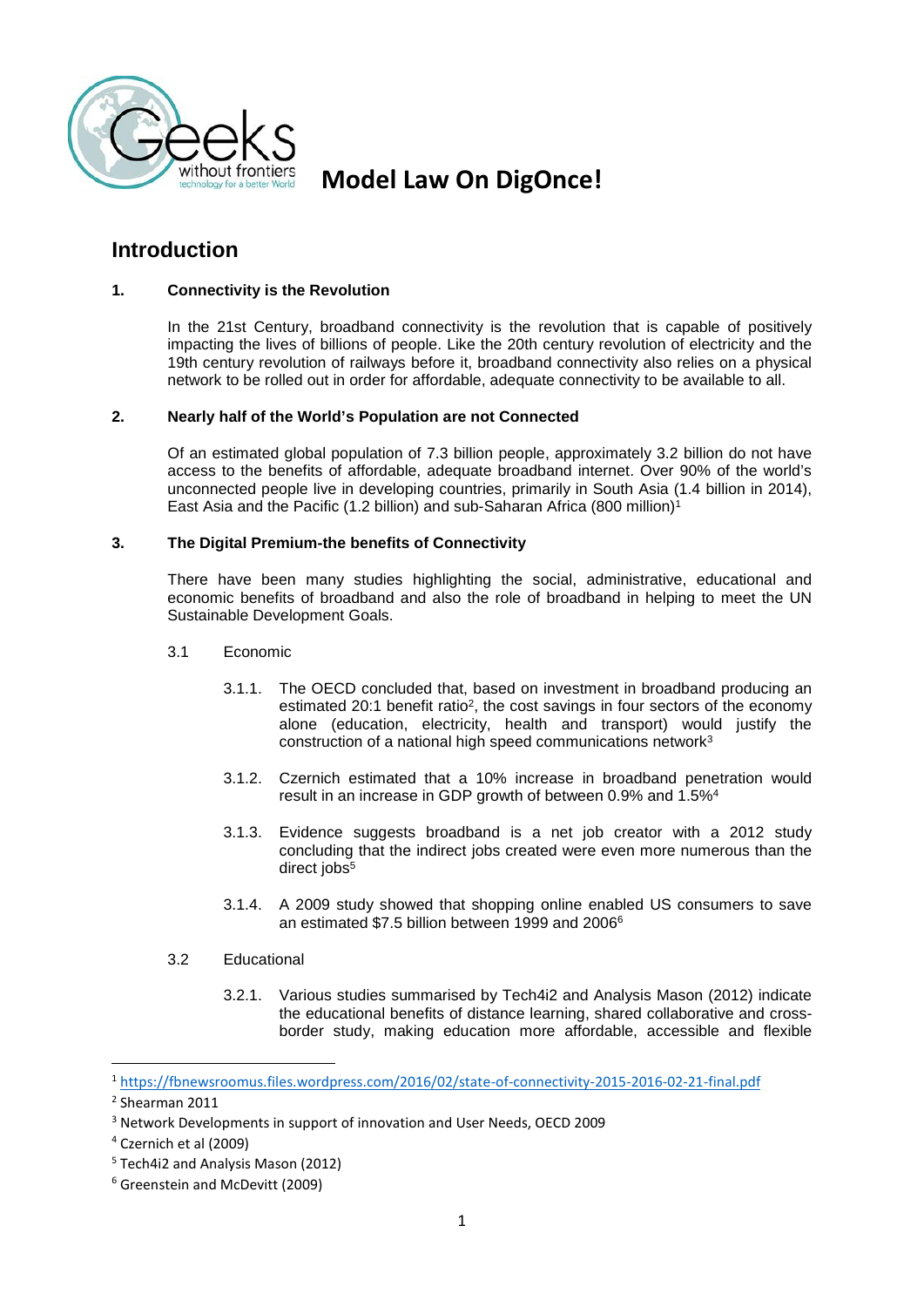

especially for working people and for giving students and educators access to significant online, multi-lingual, educational resources.

3.2.2. One study concluded that if digitally excluded children in the UK had access to a computer they would experience a 4.5% increase in educational attainment resulting in a GBP10.5 billion lifetime earnings benefit.<sup>7</sup>

#### 3.3 Social

- 3.3.1. According to a study conducted by Kim $^8$ , broadband has significant community benefits helping to promote social interaction by connecting consumers, businesses and governments. It supports good governance including by making community leaders more accountable, makes e government possible, strengthens the social capital and increases civic engagement. It also makes helps rural businesses to grow, improves life quality in rural areas, and makes it then easier for more remote locations to attract and retain their residents.
- 3.3.2. Broadband can reduce healthcare costs and improve health and social care outcomes by enabling senior citizens to live longer in their homes and. One study estimated that the widespread adoption of 'tele-health' in Australia could result in annual savings of between AUD2-AUD4 billion.<sup>9</sup>
- 3.3.3. Environmentally it is suggested that the widespread adoption and use of high-speed broadband would enable the proliferation of smart buildings and smart grids which would reduce travel needs, resulting in a significant reduction of carbon emissions. A study by McKinsey<sup>10</sup> found that broadbandenabled smart-grid services and devices could yield more than USD1.2 trillion in gross energy savings.
- 3.3.4. In a review of studies concerning the positive impact of broadband on crime prevention it was noted that broadband has helped to improve police and other emergency service response times, improved the level of information available, helped people to feel safer and generally improved crime prevention.<sup>11</sup>
- 3.4 UN Sustainable Development Goals ("SDG's)
	- 3.4.1. ITU and UNESCO set up the Broadband Commission for Digital Development in response to UN Secretary-General Ban Ki-Moon's call to step-up UN efforts to meet the SDG's. The Commission was established in May 2010 with the aim of boosting the importance of broadband on the international policy agenda.
	- 3.4.2. A 2015 report published by The Earth Institute (Columbia University) and Ericsson entitled "How Information and Communications Technology can

<sup>7</sup> Pricewaterhouse Coopers (2009)

<sup>8</sup> Kim et al (2010)

<sup>9</sup> Access Economics (2010)

<sup>10</sup> McKinsey Global Energy and Materials (2009)

<sup>&</sup>lt;sup>11</sup> Tech4i2 and Analysis Mason (2012)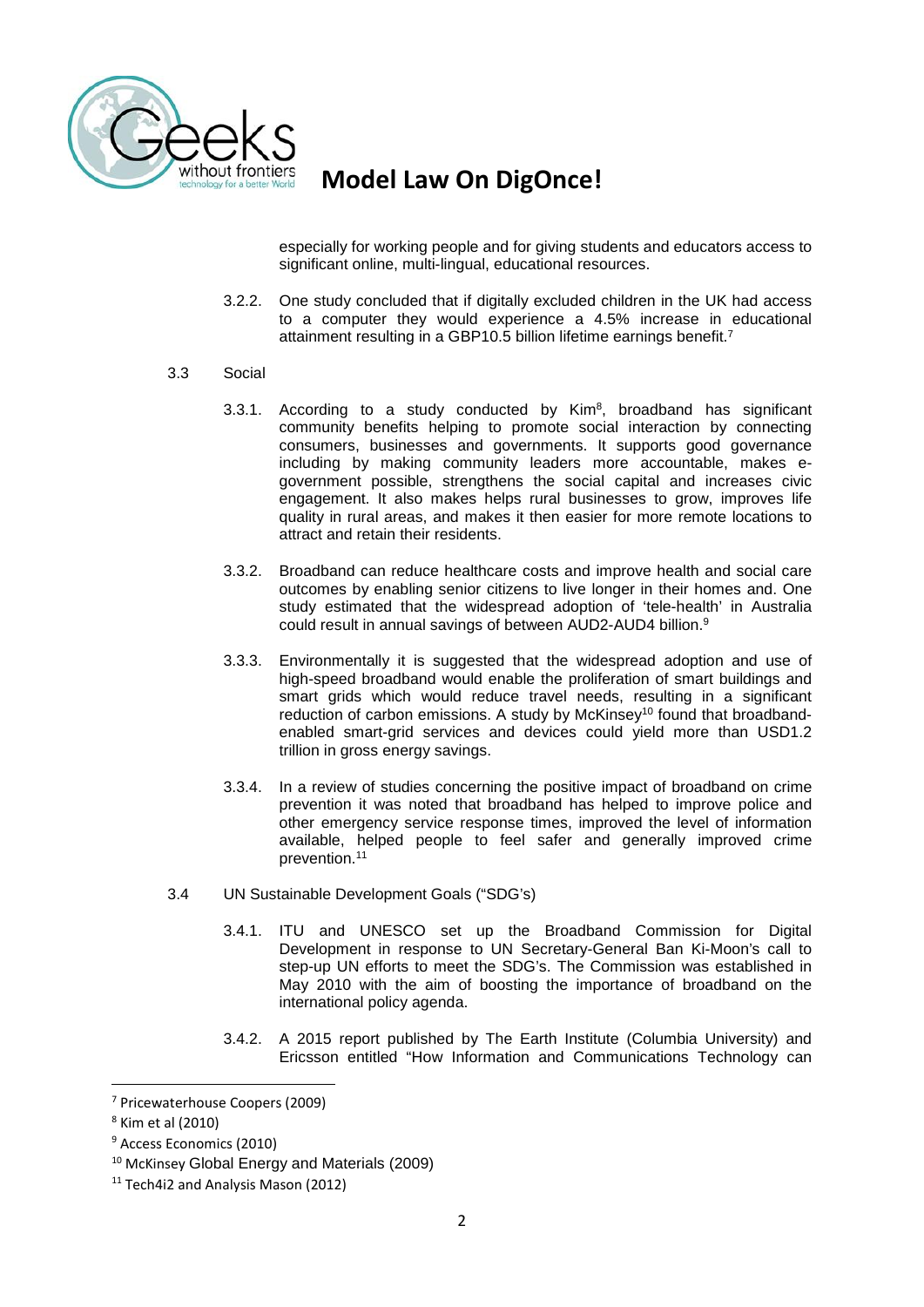

Accelerate Action on the Sustainable Development Goals"<sup>12</sup> confirmed that ICT is a key enabler in helping to achieve the United Nations Sustainable Development Goals.

3.4.3. For example, regarding **Gender Equality** the report states: "ICT can enhance gender equality and gender empowerment, allowing women and girls to access information of importance to their productive, reproductive and community roles as well as involving women in urban planning. Women's sustainable livelihoods can be enhanced through expanded access to markets, education, training and employment".

The World Bank suggests that investing in women and girls can have a 10 times multiplier effect on the community in developing countries and a World Bank report on "Information and Communication Technologies for Women's Socioeconomic Empowerment" points to increased empowerment and opportunities for women.<sup>13</sup>

- 3.4.4. Regarding **Poverty** the report states: "ICT is key to helping end poverty by providing possibilities to improve productivity among millions of people so that they can better provide for themselves and their families and move out of poverty. This can occur in many ways, for example, by providing timely and accurate information services to help ensure equal rights to economic resources, as well as enabling services such as mobile banking and micro credit, and in helping small producers to find the best markets for their products".
- 3.4.5. Regarding **Clean Water and Sanitation** the report states: "ICT will be crucial in ensuring the availability and sustainable management of water and sanitation for all. ICT is particularly important in terms of smart water management, infrastructure location, better and lower-cost maintenance, optimized operations and improved quality of service to customer"

#### **4. Why DigOnce!**

The speed at which the exponential technology of broadband can be rolled-out is principally determined by the non-exponential processes of laying fiber networks which, in the majority of environments, is an un-centralised and un-coordinated process frequently requiring material civil works. In addition, an estimated 80% of the costs of fiber roll-out are civil engineering costs<sup>14</sup> . To realise the digital leverage of broadband in a meaningful timescale requires a top down review of how this process can be made more efficient so that the benefit of high speed internet can become more available and affordable.

The Model Law proposed in this document is the result of reviewing the main elements that can be optimised. This has resulted in the proposal of creating a statutory body to: implement

<sup>12</sup> https://www.ericsson.com/assets/local/about-ericsson/sustainability-and-corporate responsibility/documents/ict-sdg.pdf

<sup>13</sup> http://documents.worldbank.org/curated/en/812551468148179172/Information-and-communication technologies-for-womens-socioeconomic-empowerment

<sup>14</sup> OECD 2008; WIK 2008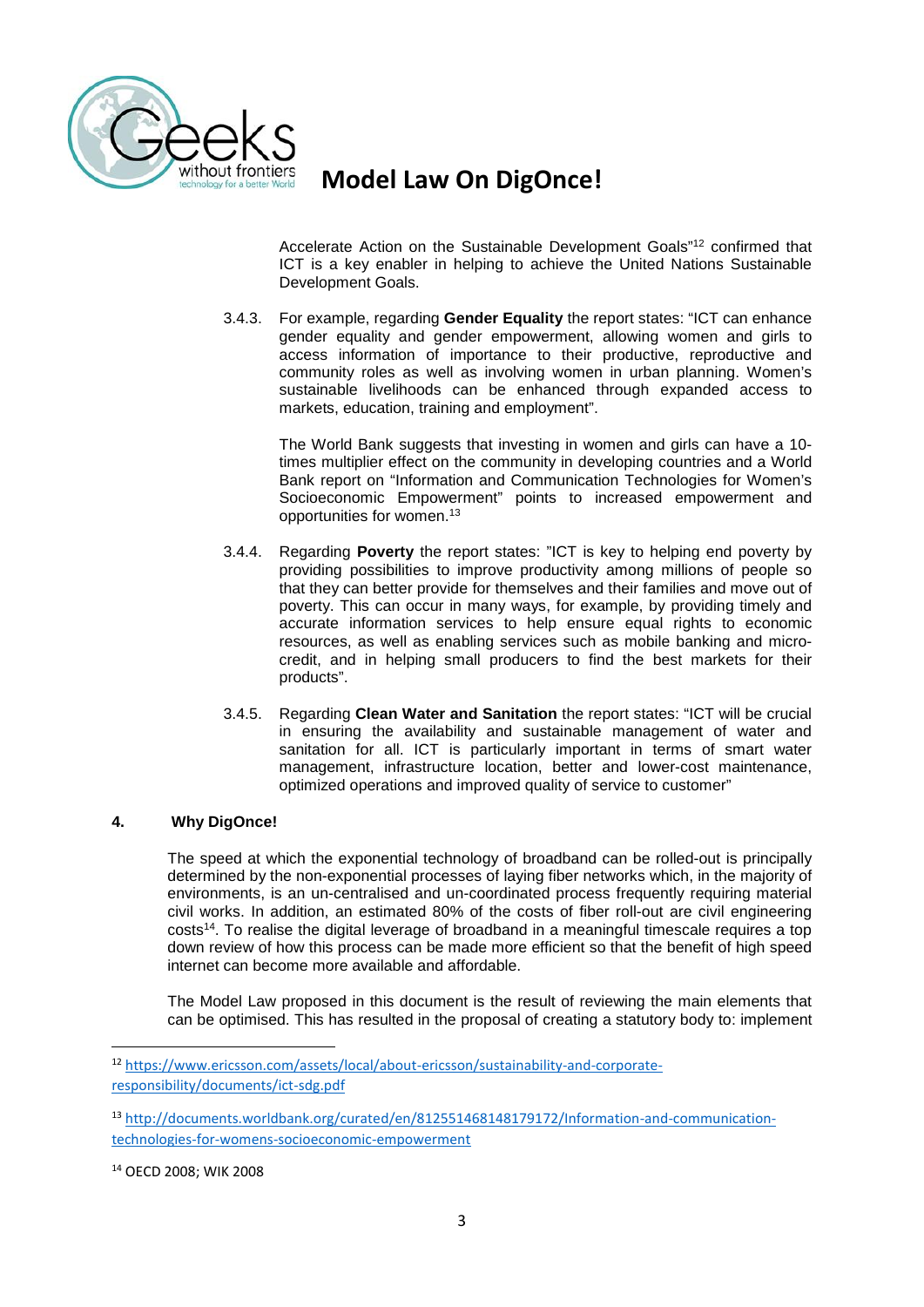

the sharing of existing networks; the installation of fiber ready conduits in new and modified infrastructures; the digital centralisation of key information and the related coordination of civil works and the requirement to make new and modified buildings high speed network ready.

#### **5. DigOnce! Initiatives**

- 5.1 European Union.
	- 5.1.1. The Digital Single Market concept was introduced in a report by Mario Monti 'A new Strategy for the Single Market' to the President of the European Commission, 9 May 2010.<sup>15</sup> The Digital Agenda for Europe includes two main broadband targets: broadband speeds of 30 megabits per second (Mbps) for 100% of households, and at least 50% of these households subscribing to speeds of over 100 Mbps, both by 2020.
	- 5.1.2. After a series of studies, an EU Directive passed into law on 15 May 2014: Directive 2014/61/EU of the European Parliament and of the Council on measures to reduce the cost of deploying high-speed electronic communications networks.<sup>16</sup> The Directive focused on enabling high-speed broadband network operators to achieve faster roll-out by: sharing physical network capacity with other network operators including utilities; promoting the access to information and the coordination of civil works; ensuring that new and modified buildings were high-speed broadband ready and various related initiatives. The Directive was supposed to have been enacted into law by the 28 member states by January 2016; there is little evidence of this to date.
- 5.2 USA.
	- 5.2.1. In May 2009 US Congressional Representative Eshoo first introduced the Broadband Conduit Deployment Act 2009<sup>17</sup> which focused on the "Inclusion of broadband conduit installation in certain highway construction projects".
	- 5.2.2. In June 2012 with a view to the development of a national broadband/digital infrastructure President Obama issued an Executive Order regarding accelerating broadband infrastructure with a view to "develop and implement a strategy to facilitate the timely and efficient deployment of broadband facilities".

The Executive Order required "The Department of the Interior and other Broadband Member Agencies with responsibility for federally owned highways and rights of way on tribal lands... to include the use of dig once requirements to encourage the deployment of broadband infrastructure in conjunction with Federal highway construction". The term "dig once" was defined as "requirements designed to reduce the number and scale of repeated excavations for the installation and maintenance of broadband

<sup>15</sup> http://ec.europa.eu/internal\_market/strategy/docs/monti\_report\_final\_10\_05\_2010\_en.pdf

<sup>16</sup> http://eur-lex.europa.eu/legal-content/EN/TXT/?uri=CELEX%3A32014L0061

<sup>17</sup> H.R. 2428 (111th): Broadband Conduit Deployment Act of 2009 (Bill)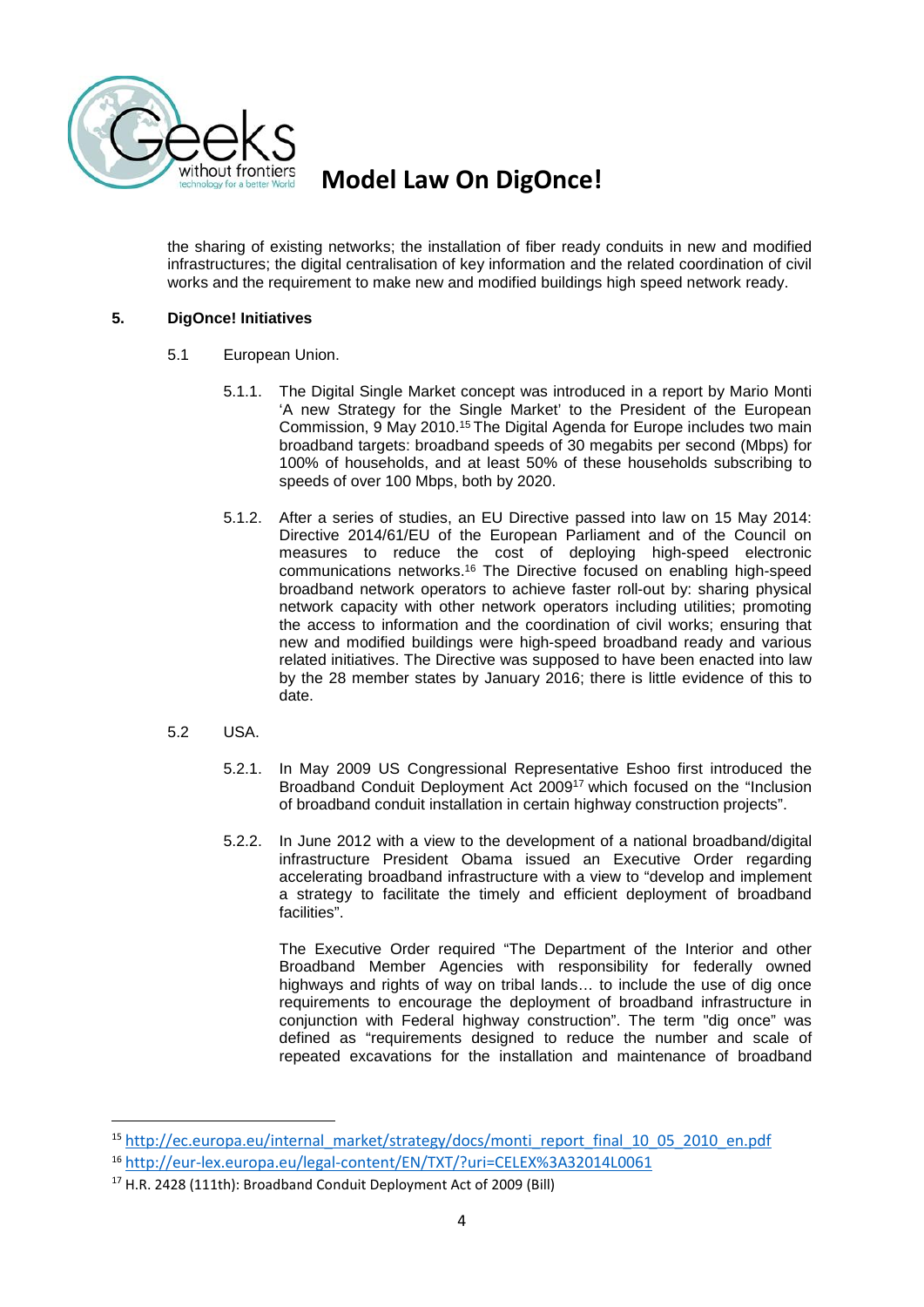

facilities in rights of way." The Federal Highway Administration has since implemented this.<sup>18</sup>

- 5.2.3. In September 2015, the US State Department launched its Global Connect initiative which "seeks to bring 1.5 billion people who lack Internet access, online by 2020". As part of this initiative the US State Department published a 'Dig Once' guide in April 2016: "The objective of Dig Once is to have all major infrastructure programs install an underground fiber link when building or renovating roads, railways, pipelines, utility infrastructure, and energy distribution channels. The policy strongly suggests laying fiber rather than empty conduit to prevent waste."
- 5.2.4. In October 2015 US Congressional Representative Eshoo re-introduced the Broadband Conduit Deployment Act 2015<sup>19</sup> which focused on the "Inclusion of broadband conduit installation in certain highway construction projects". The bill is yet to pass into law.
- 5.2.5. In November 2015 FCC Commissioner Jessica Rosenworcel, in a statement to a House of Representatives Committee, said that "We can begin with Dig Once policies—which can pave the way for more broadband deployment. The notion behind Dig Once is simple. When construction crews are building or repairing roads, deploying broadband conduit at the same time adds only 1% to the cost of highway projects. But this small change can have big impact— yielding more broadband investment, more universal access, and more competition."<sup>20</sup>
- 5.2.6. In October 2016 FCC Commissioner Agit Pai in his 'six strategic steps to close the digital divide' said: "Make "dig-once" a central tenet of nation's transportation policy. Dig-once is a concept that calls for every construction project to include the installation of a conduit that can carry fiber optic."<sup>21</sup>
- 5.3 Other Countries
	- 5.3.1. In 2009 the Australian Government announced a National Broadband Network project to deliver 12mbps internet to 98% of premises in Australia by 2020. Under the Telecommunications Act 1997, there are some Dig once equivalent provisions including carriers having an obligation to share 'eligible' underground facilities and, in planning the provisions of future carriage services, carriers must cooperate with other carriers to share sites and eligible underground facilities.
	- 5.3.2. The Telecom Regulatory Authority of India has recommended, as part of its 'National Broadband Plan' that infrastructure providers share key facilities in order to expedite network rollout but this remains as a recommendation. Under the National Optical Fiber Network (also called BharatNet) initiative,

<sup>18</sup> https://www.fhwa.dot.gov/policy/otps/workplan.cfm#dig

<sup>19</sup>H.R.3805 - Broadband Conduit Deployment Act of 2015 (Bill)

<sup>20</sup> https://apps.fcc.gov/edocs\_public/attachmatch/DOC-336457A1.pdf

<sup>21</sup> http://www.startlandnews.com/2016/10/fcc-commissioner-ajit-pais-six-strategic-steps-close-digital-divide/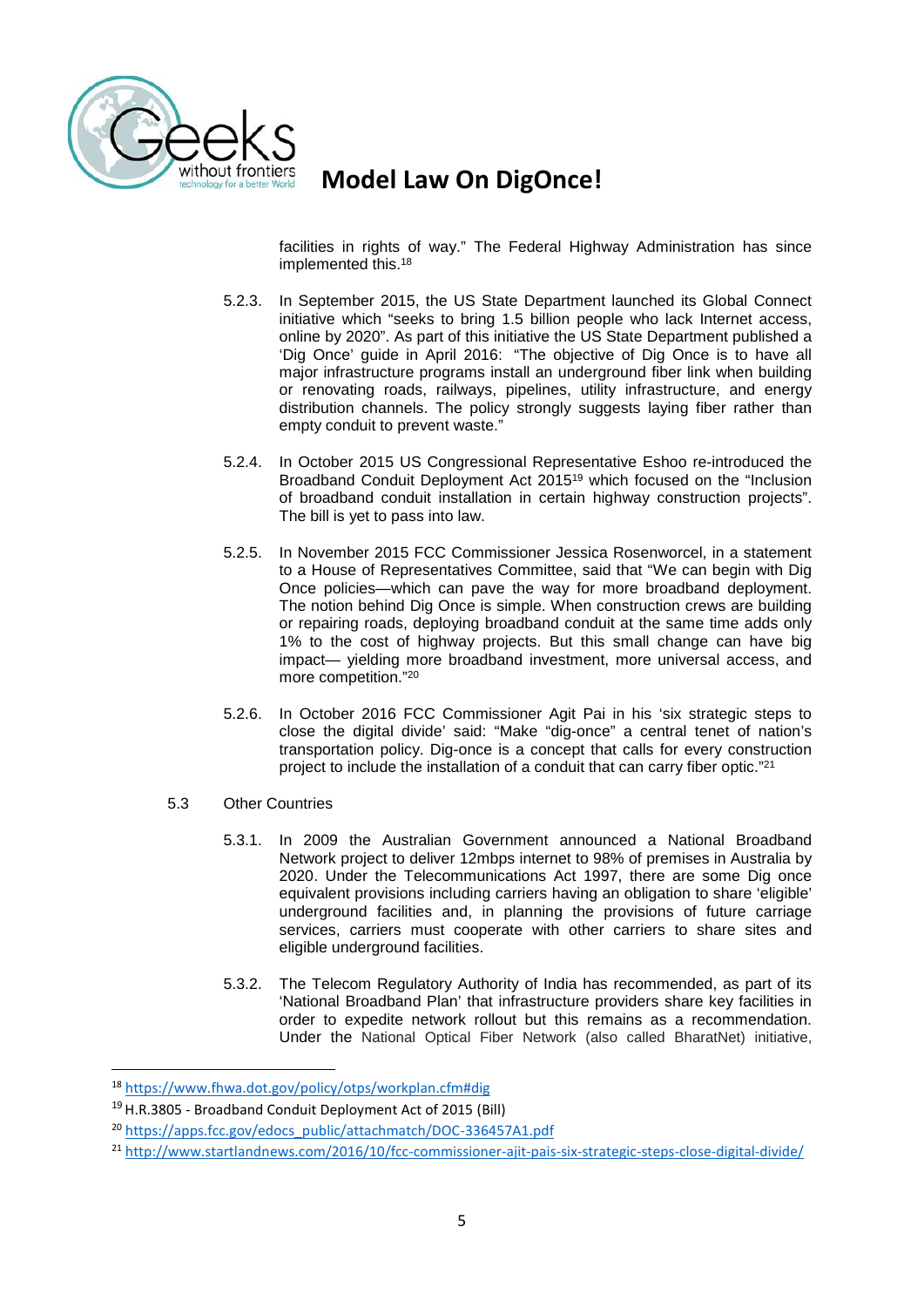

150,000 route kilometres of centrally funded fiber have been laid and the resulting capacity made available to local operators on commercial terms effectively reducing the amount of local civil works.

- 5.3.3. Nigeria's National Broadband Plan 2013-2018<sup>22</sup> encourages the sharing of infrastructure, including by financial and tax incentives, and the formation of industry working groups, in order to accelerate the roll out of a national backbone and metro network. Nigeria sees this as a critical part of its Vision20:2020: becoming a top 20 economy in the world by 2020.
- 5.3.4. In Indonesia, pursuant to Law 36 of 1999, telecommunications operators have to meet a Universal Services requirement of providing services to communities as yet unreached by telecommunications services.

#### 6. **The Model Law on DigOnce!**

- 6.1 GEEK'S is progressing its strategic initiative of bringing internet to a billion people within the next 10 years ('Broadband for the next Billion') by focussing on two key strategies:
	- 6.1.1. **'VillageConnect'**: working with partners to deliver sustainable internet to villages with both universal service (healthcare and education) and social entrepreneurship solutions, and
	- 6.1.2. '**DigOnce!:** international model legislation designed to drive and inspire a global policy effort to help close the digital divide. By promoting strategies designed to speed up and reduce the cost of rolling out fiber networks with a view to making broadband internet available to more people more quickly, and at a lower economic and environmental cost, GEEKS can help to empower leaders and decision makers to help solve humanities grand challenges.
- 6.2 The GEEKS Model Law builds on the work done in this area in the European Union and on the emerging commitment to Dig once style initiatives in the USA and other countries. The DigOnce! strategy is relevant to any Nation, State, international NGO's and aid networks funding new long-term infrastructure projects or rebuilding destroyed Cities, international funding organisation, City Council, consultancy and law firms advising such, indeed, any entity that aspires to extend the benefit of the digital leverage resulting from rolling-out high speed internet to its population or community.
- 6.3 The Model Law is a Creative Commons policy document designed to provoke discussion, suggestion and ultimately action. By encouraging other stakeholders in the wellbeing of people to engage in formulating a version of the Model Law that can apply in their particular environment, GEEKS will have made progress in achieving its strategic objective of 'Broadband for the next Billion'.

<sup>&</sup>lt;sup>22</sup> http://www.researchictafrica.net/countries/nigeria/Nigeria\_National\_Broadband\_Plan\_2013-2018.pdf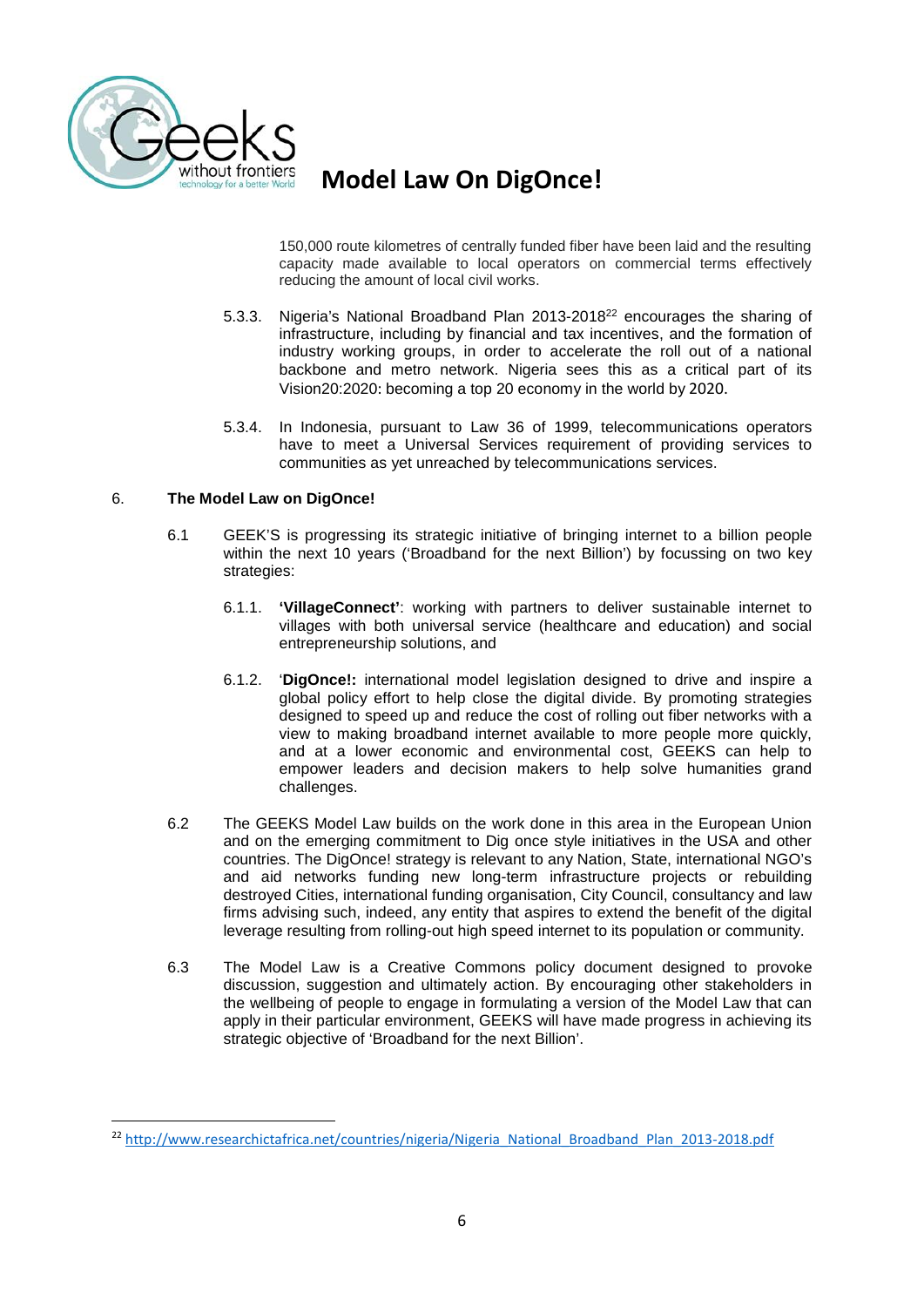

## **The Model Law**

## **Article 1: Scope of Application**

- 1. The Model Law on DigOnce! ("Model Law") provides a customizable framework designed to increase the availability of broadband internet facilities by reducing the time, cost and environmental impact of rolling-out high-speed communications networks.
- 2. The Model Law seeks to achieve this by:
	- 2.1 promoting the joint use of existing Networks;
	- 2.2 incorporating components of High-Speed Communications Networks into new and modified Infrastructure developments;
	- 2.3 making relevant information more transparent by creating centralised registers of Network Infrastructure; available High-Speed Communication Network capacity and Civil Works relating to deploying components of High- Speed Communication Networks;
	- 2.4 coordinating and, if necessary, preventing Civil Works relating to deploying components of High-Speed Communication Networks;
	- 2.5 ensuring that Network Operators have access to Network Access Points and that new and modified buildings are High-Speed Communication Network ready; and
	- 2.6 creating a statutory, national, independent body to implement and regulate the Model Law, resolve disputes and levy and enforce fines.
- 3. Unless otherwise stated, the articles of the Model Law apply to both public and private sector stakeholders.
- 4. In the Model Law, words in the singular form shall be construed to include the plural and vice versa, unless the context otherwise requires.
- 5. The Articles of the Model Law are severable and may be adopted in whole or in part.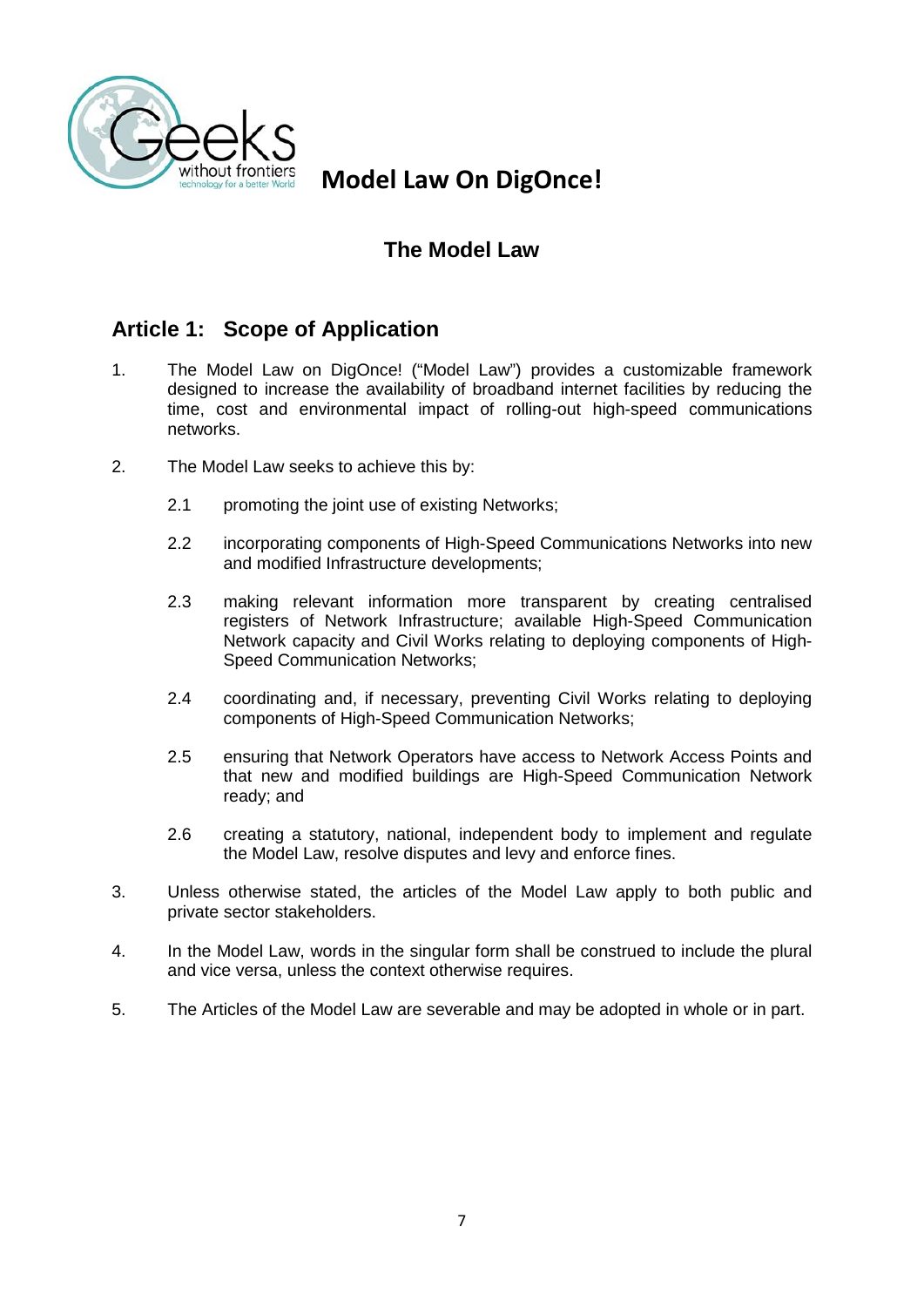

## **Article 2: Definitions**

- 1. **'Civil Works'** means any building or engineering works which, taken as a whole with other related works, are sufficiently material to require a Licence in order to conduct such works.
- 2. **'Communications Network'** means any Network used or authorised to be used to convey electronic, optical or radio (whether using regulated frequencies or otherwise) signals including, without limitation, sounds, images and data, and whether using wired, wireless or radio Network Infrastructure.
- 3. **'Communications Network Provider'** means any person or entity providing or authorised to provide a Communications Network.
- 4. **'High-Speed Communications Network' ("HSCN")** means a Communications Network capable of delivering broadband services at download speeds of at least 25 megabits per second and upload speeds of at least 3 megabits per second or such speeds as may be determined from time to time by the NIAC.
- 5. **'Infrastructure'** means any physical infrastructure of any nature whether including Network Infrastructure or otherwise.
- 6. **'Licence'** means the documented terms of approval of Civil Works by any competent authority which regulates or otherwise controls the carrying out of such Civil Works.
- 7. **'Network'** means any Network Infrastructure used or authorised to be used by a Network Operator to provide Network Services.
- 8. **'Network Access Point'** means a physical connection point, whether located inside or outside any building or Infrastructure that enables Communications Network Providers to connect their Network so as to be able to provide Network Services to Subscribers.

#### 9. '**Network Infrastructure**' means:

9.1. any aspect of the physical infrastructure used or authorised to be used by a Network Operator to provide Network Services, provided that such physical infrastructure carries, contains, houses or supports the active component of the Network Service being provided without itself becoming an active component of the Network including, without limitation, antenna installations, buildings, cabinets, communications exchanges, conduits, ducts, inspection chambers, manholes, masts, Network Access Points, Network components within buildings, pipes, poles, roads, railways, towers, waterways, equipment for transmitting wireless or satellite signals or any other physical part of a Network or any legal rights to use, share or access such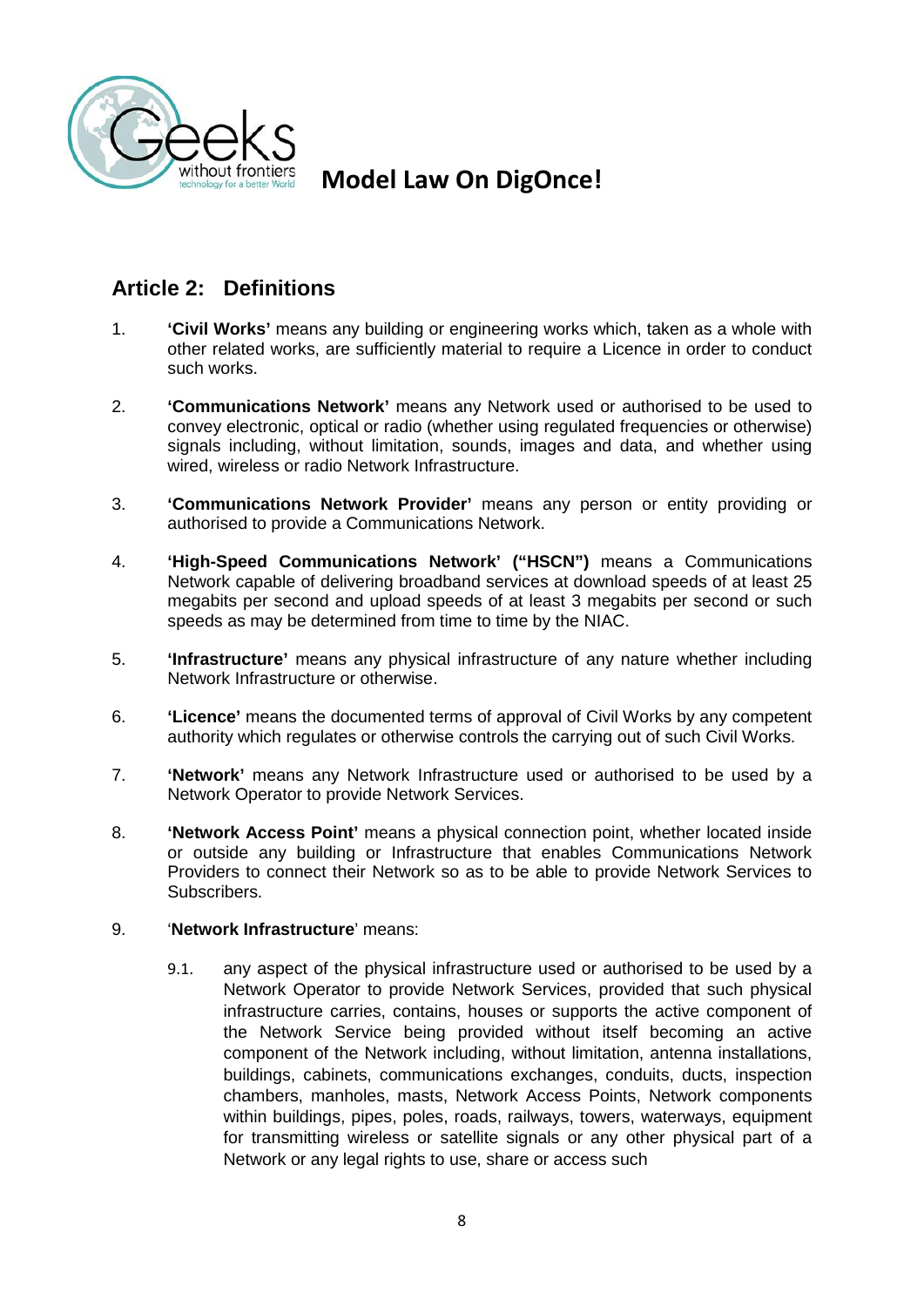

- 9.2. for the avoidance of doubt, the active components of a Network including, for example, cables conveying electricity, dark fiber conveying optical signals, antenna conveying wireless or radio frequencies and components used or intended to be used for carrying drinking water for human consumption shall be excluded from the definition of network infrastructure.
- 10. '**Network Operator**' means an undertaking, whether publically or privately funded, providing or authorised to provide Networks including but not limited to:
	- 10.1. Communications Networks; or
	- 10.2. Utility networks including, without limitation, any physical infrastructure used or authorised to be used to provide the service, transport or distribution of gas, electricity, public lighting, heating, water, sewage and drainage; or
	- 10.3. Transport networks including any physical infrastructure used or authorised to be used to provide transport services, including, without limitation, railways, roads, ports and airports; or
	- 10.4. Waterways networks including without limitation, canals, rivers, viaducts, navigation channels and other waterways.
- 11. **'Network Implementation and Arbitration Council' ("NIAC")** is as defined in Article 11.
- **12. 'Network Services'** means any services that Network Operators provide or are authorised to provide to Subscribers.
- **13. 'Subscriber'** means any person or entity that uses or is authorised to use a Network Service, whether for value or otherwise.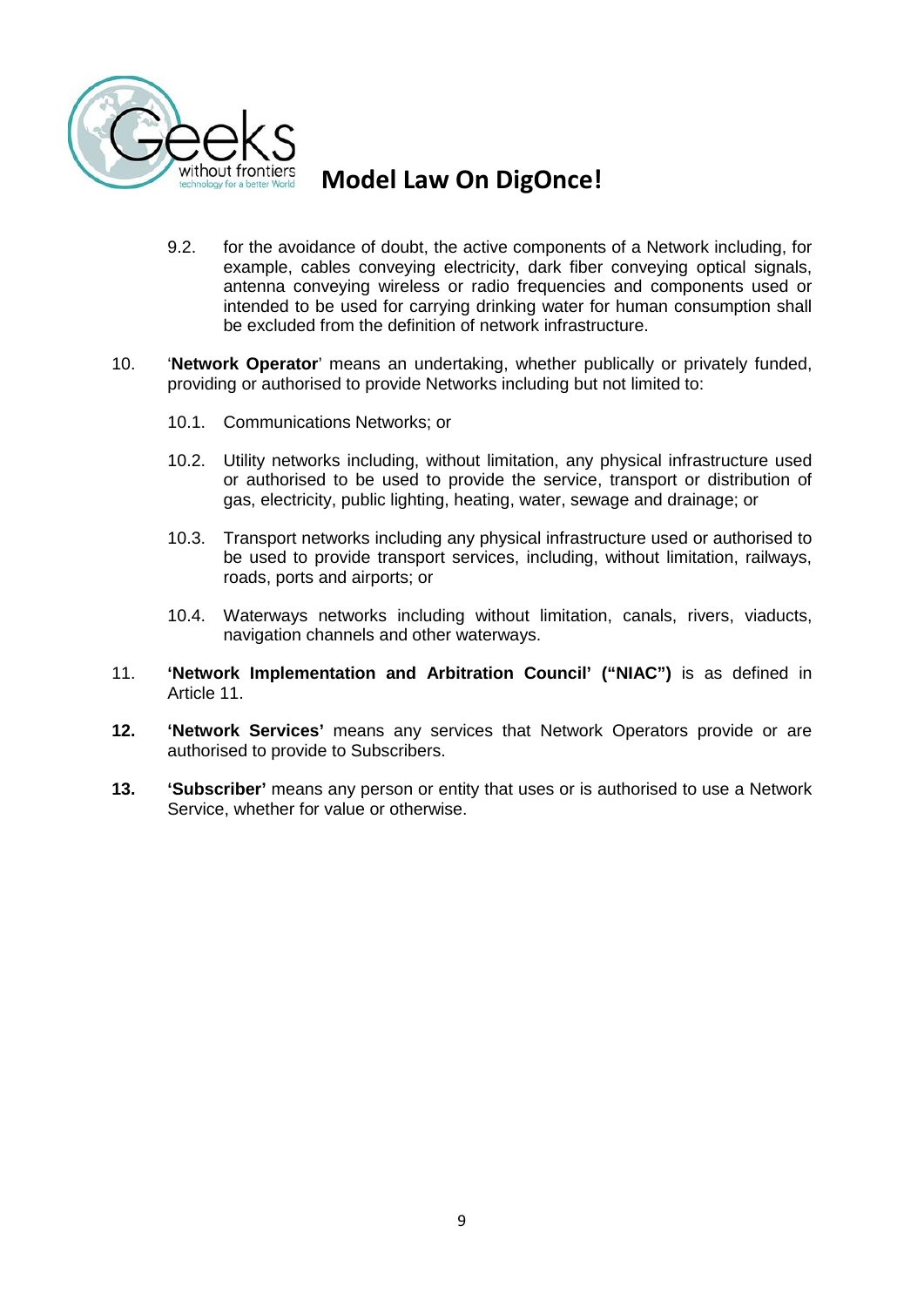

## **Article 3: Access to Existing Network Infrastructure**

- 1. The Right to Offer Access
	- 1.1. Network Operators shall have the right to offer Communications Network Providers access to their Network Infrastructure for the purpose of implementing components of High-Speed Communication Networks.
	- 1.2. Communications Network Providers may offer access to their Network Infrastructure to other Network Operators.
- 2. Request for Information
	- 2.1. Communications Network Providers considering requesting access to Network Operators' Network Infrastructure for the purpose of implementing components of High-Speed Communication Networks shall be entitled to request appropriate information from the Register of Network Infrastructure in accordance with Article 6.
- 3. Request for Access
	- 3.1. Network Operators shall be obliged to grant all reasonable requests from Communications Network Providers to give access to their Network Infrastructure for the purpose of implementing components of High-Speed Communication Networks.
	- 3.2. Requests for access by Communications Network Providers shall be made using a Request for Access ("**RFA**") form, the format of which shall be determined by the NIAC, but shall include sufficient information to enable the Network Operator to arrive at a fully informed decision within 30 working day of receipt of an RFA.
- 4. Site Surveys
	- 4.1. Once a valid RFA has been submitted, the Network Operator, shall be obliged to grant all reasonable requests from the issuer of the RFA to conduct a site survey relating to the components of its Network Infrastructure specified in the RFA. Such request shall be made using a Site Survey Request **("SSR")** form, the format of which shall be determined by the NIAC. The Network Operator shall have 15 working days to respond to such request.
	- 4.2. Where the Network Operator consents to the site survey, the terms offered shall be fair and reasonable including as to time, price and conditions and made using a Consent to Survey ("CTS") form, the format of which shall be determined by the NIAC.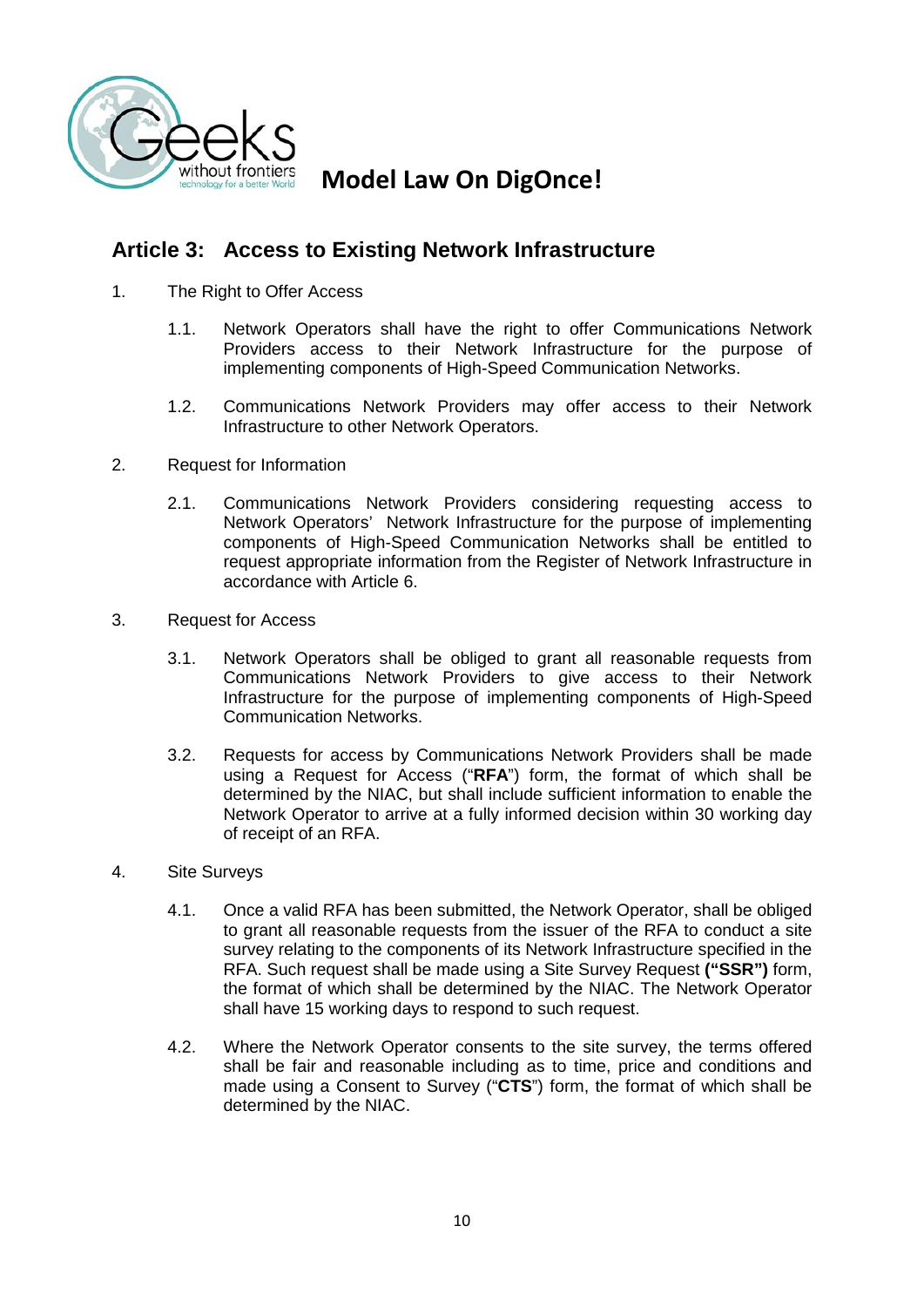

- 5. Consent to Access
	- 5.1. Where the Network Operator consents to access, the terms offered must be fair and reasonable including as to time, price and conditions and set out made using a Consent to Access ("CTA") form, the format of which shall be determined by the NIAC.
- 6. Refusal of Access
	- 6.1. Where the Network Operator refuses access, the basis of refusal shall be fair and reasonable and shall be communicated to the entity requesting access within a reasonable time and in any event, no later than 30 working days from the date of receipt of the request, and shall be specified in a Refusal of Access ("ROA") form, the format of which shall be determined by the NIAC but which shall include a number of grounds for refusal including, without limitation, technical suitability, network capacity, national security, public health and safety, commercially sensitive intellectual property and the availability of more suitable alternatives.
- 7. Dispute Resolution
	- 7.1. Where Network Operators do not respond to an RFA or SSR form within 30 working days or where the terms of a CTS, CTA or ROA form are in dispute and where the parties have been unable to reach agreement within 30 working days, Communications Network Providers may refer the case to the NIAC for arbitration.
	- 7.2. Cases referred to the NIAC for arbitration shall be dealt with in accordance with Article 11.
	- 7.3. The NIAC shall have the power to impose and enforce fines in accordance with the terms of Article 11.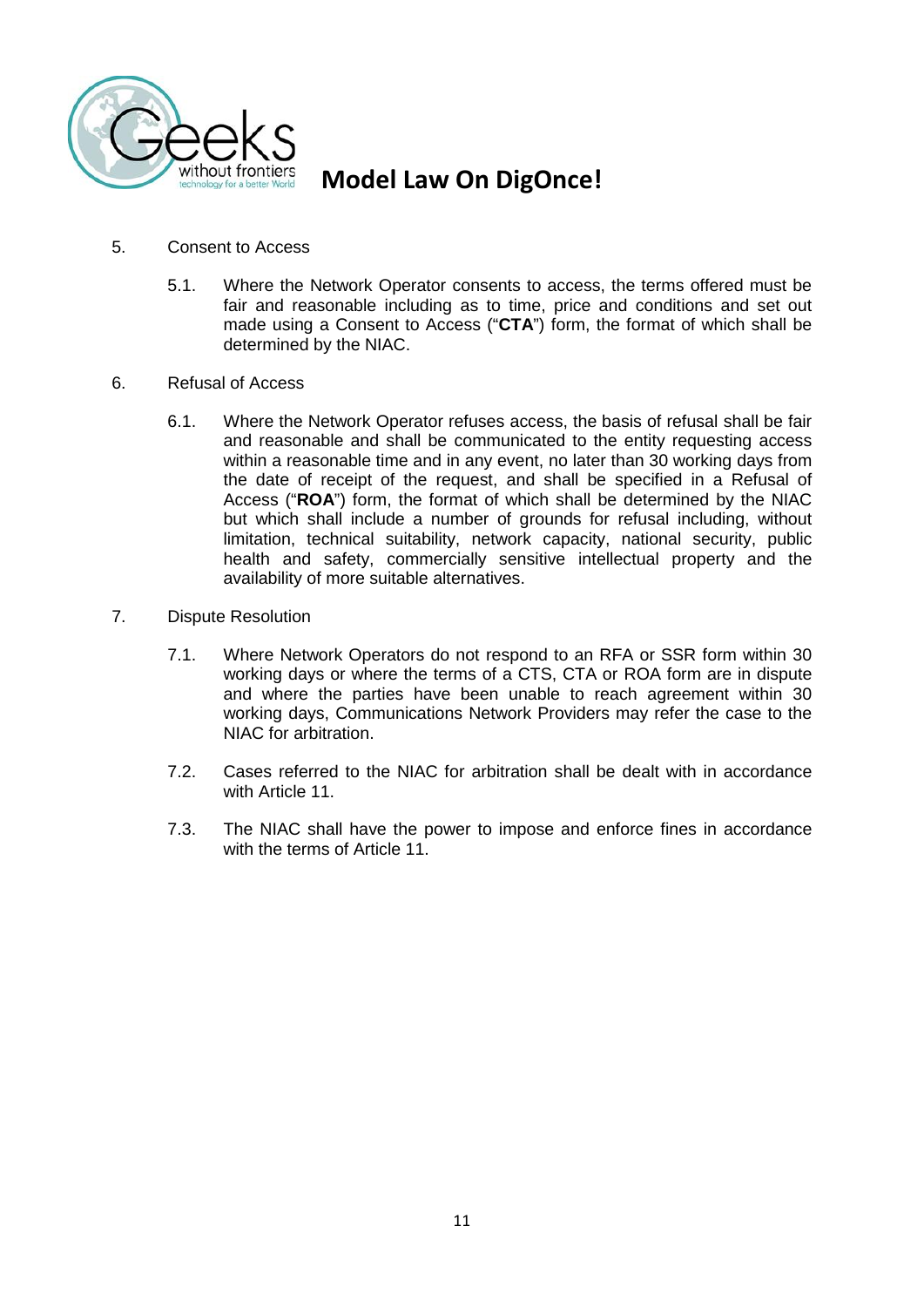

## **Article 4: Creation of New Infrastructure**

- 1. Where the creation of new Infrastructure by or on behalf of any Network Operator amounts to Civil Works ("New Infrastructure"), the Licence to create the New Infrastructure shall be conditional upon the incorporation into the New Infrastructure of Network Infrastructure capable of supporting components of High-Speed Communications Networks in accordance with a Minimum Network Specification Notice **("MNSN")** issued by the NIAC.
- 2. Any MNSN issued by the NIAC shall be objective, transparent and proportionate and shall contain a minimum of the following information, arrived at in accordance with industry best practices:
	- 2.1. Technical specifications including, without limitation:
		- 2.1.1. Network capacity, which shall be determined by taking into account the projected growth in demand for High-Speed Communications Networks over a 20 year period, which projection shall be determined by the NIAC each year in consultation with industry experts and made publically available;
		- 2.1.2. The proposed network architecture including, without limitation, network depth, construction and related facilities including inspection chambers, man holes, pull tapes and general access and maintenance facilities.
	- 2.2. Formulas for the basis of compensation for the Network Operator for complying with the MNSN including identification of the source of the funding for the MNSN.
	- 2.3. Terms and conditions of access, including information access and transparent, non-discriminatory cost based pricing formulas, for Communications Network Providers wishing to connect to the new Network Infrastructure created in accordance with the MNSN.
- 3. The NIAC shall add any MNSNs to the Register of Network Infrastructure set out in Article 6 and publish any MNSNs on the Register of Available HSCN Capacity in accordance with Article 7, both within 10 working days of the issue of any MNSN.
- 4. The NIAC may, for transparent and non-discriminatory reasons, make exceptions to the requirements of this Article for reasons including, but not limited to, national security, public health and safety or the insignificance of the scope, duration or value of the proposed Civil Works.
- 5. Any dispute concerning an MNSN between a Network Operator and the NIAC shall be referred to the NIAC for arbitration in accordance with Article 11.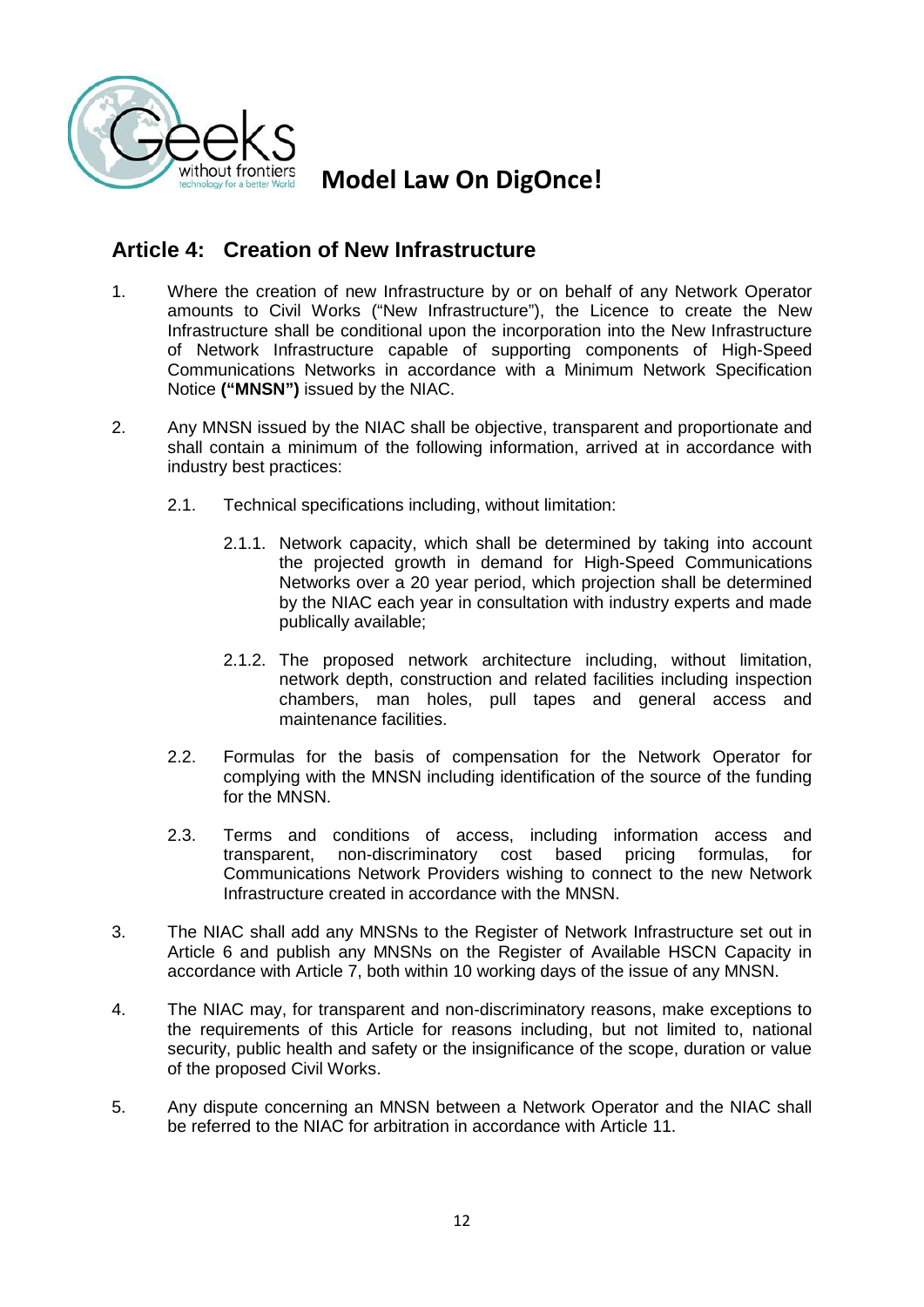

## **Article 5: Modification of Existing Infrastructure**

- 1. Where proposed modifications to existing Infrastructure by or on behalf of any Network Operator amounts to Civil Works **("Infrastructure Modifications"),** the Licence to conduct such Infrastructure Modifications shall be conditional upon either:
	- 1.1. the incorporation into the Infrastructure Modifications of Network Infrastructure capable of supporting components of High-Speed Communications Networks in accordance with a Minimum Network Specification Notice issued by the NIAC in accordance with Article 4; or
	- 1.2. at the transparent and non-discriminatory discretion of the NIAC, a requirement to notify Communications Networks Providers of the proposed Infrastructure Modifications with a view to their considering participating in the Infrastructure Modifications for the purpose of implementing components of High-Speed Communication Networks.
- 2. The proposed Infrastructure Modifications shall be registered with the NIAC using the appropriate NIAC Infrastructure Modification form, the format of which shall be determined by the NIAC, for inclusion in the Register of Network Infrastructure within 5 working days of the Licence application relating to such modifications.
- 3. Communications Networks Providers having the right to review the proposed Infrastructure Modifications pursuant to paragraph 1.2. above shall have 30 working days from the date of notification to apply to participate in the Infrastructure Modifications. Any such application shall be conducted in accordance with the terms set out in Article 3.
- 4. The NIAC may, for transparent and non-discriminatory reasons, make exceptions to the requirements of this Article for reasons including, but not limited to, national security, public health and safety or the insignificance of the scope, duration or value of the proposed Civil Works.
- 5. Any dispute between a Network Operator and the NIAC shall be referred to the NIAC for arbitration in accordance with Article 11.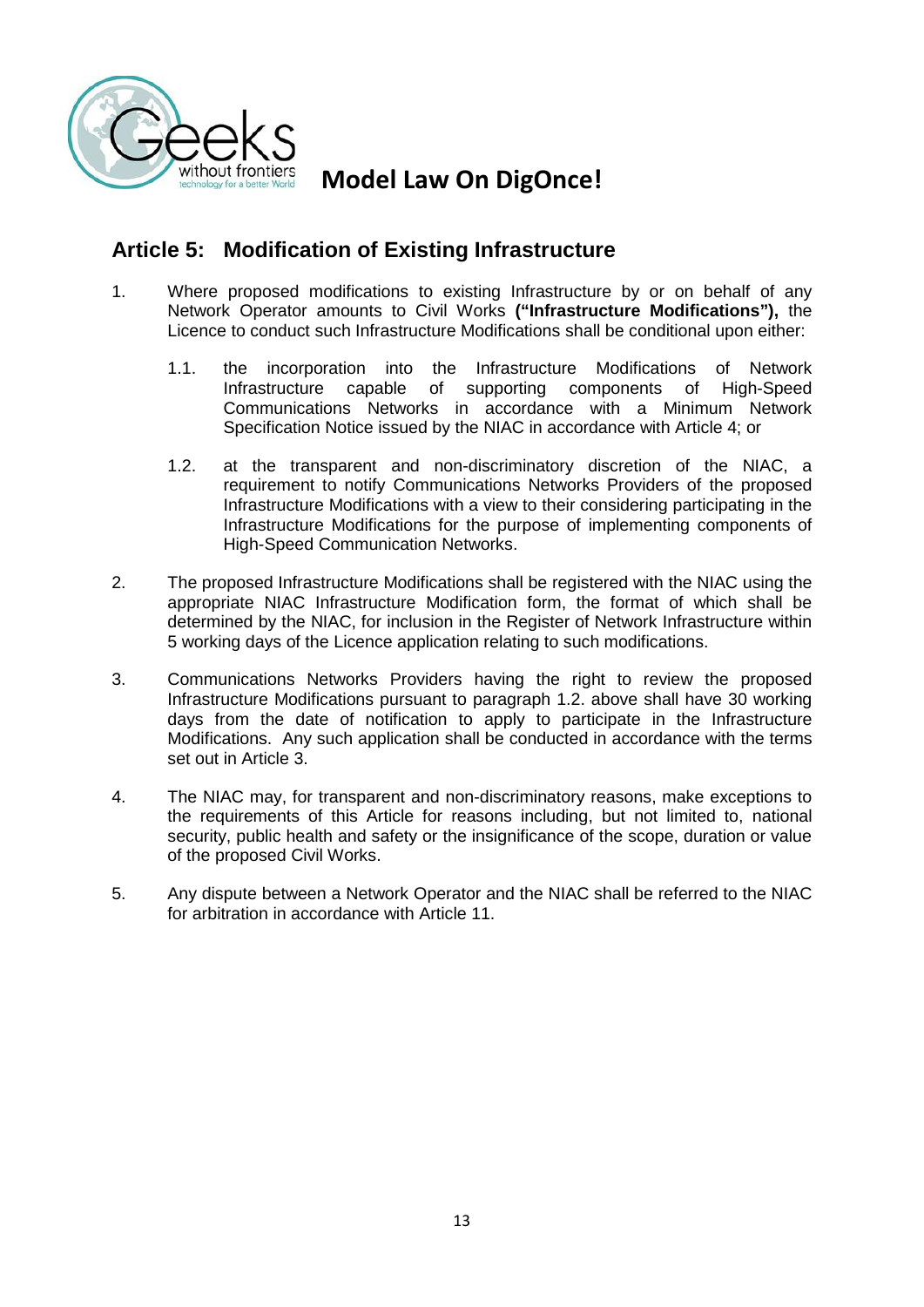

#### **Article 6: Register of Network Infrastructure**

- 1. All Network Operators shall be required to register with the NIAC.
- 2. Network Operators shall provide and the NIAC shall maintain a register of the Network Infrastructure components of all registered Network Operators **("Register of Network Infrastructure").**
- 3. Network Operators shall complete a Network Infrastructure Component **("NIC")** form within 30 working days of having registered with the NIAC, the format of which shall be determined by the NIAC and which shall include, but not be limited to:
	- 3.1. Maps and specifications of network routes, network architecture, Network Infrastructure assets including their age, current use of the Network, maintenance access facilities (all in electronic format) and a single point of contact.
	- 3.2. Where such information is not available in electronic format, the Network Operator shall provide such information in electronic format within 150 working days of having registered with the NIAC or, if so requested by the NIAC, render the information into electronic format and provide to the NIAC within 40 working days of such a request having been received.
- 4. Communications Network Providers shall be entitled to apply to the NIAC to access information on the Register of Network Infrastructure, on a confidential basis, once they have completed an initial Request for Access form pursuant to paragraph 3 of Article 3, which request shall specify in approximate terms, the relevant components of the Network Operator's Network.
- 5. The NIAC may, for transparent and non-discriminatory reasons, make exceptions to the requirements of this Article for reasons including, but not limited to, national security, public health and safety, commercially sensitive intellectual property or the insignificance of the scope or value of Network Infrastructure concerned.
- 6. Releasing information to a Communications Network Provider shall be at the discretion of the NIAC, which discretion shall be exercised on a non-discriminatory and transparent basis.
- 7. In the event that Network Operators refuse to provide adequate or any information for the Register of Network Infrastructure, the NIAC may impose and enforce fines in accordance with Article 11.
- 8. Any dispute between a Network Operator and the NIAC shall be referred to the NIAC for arbitration in accordance with Article 11.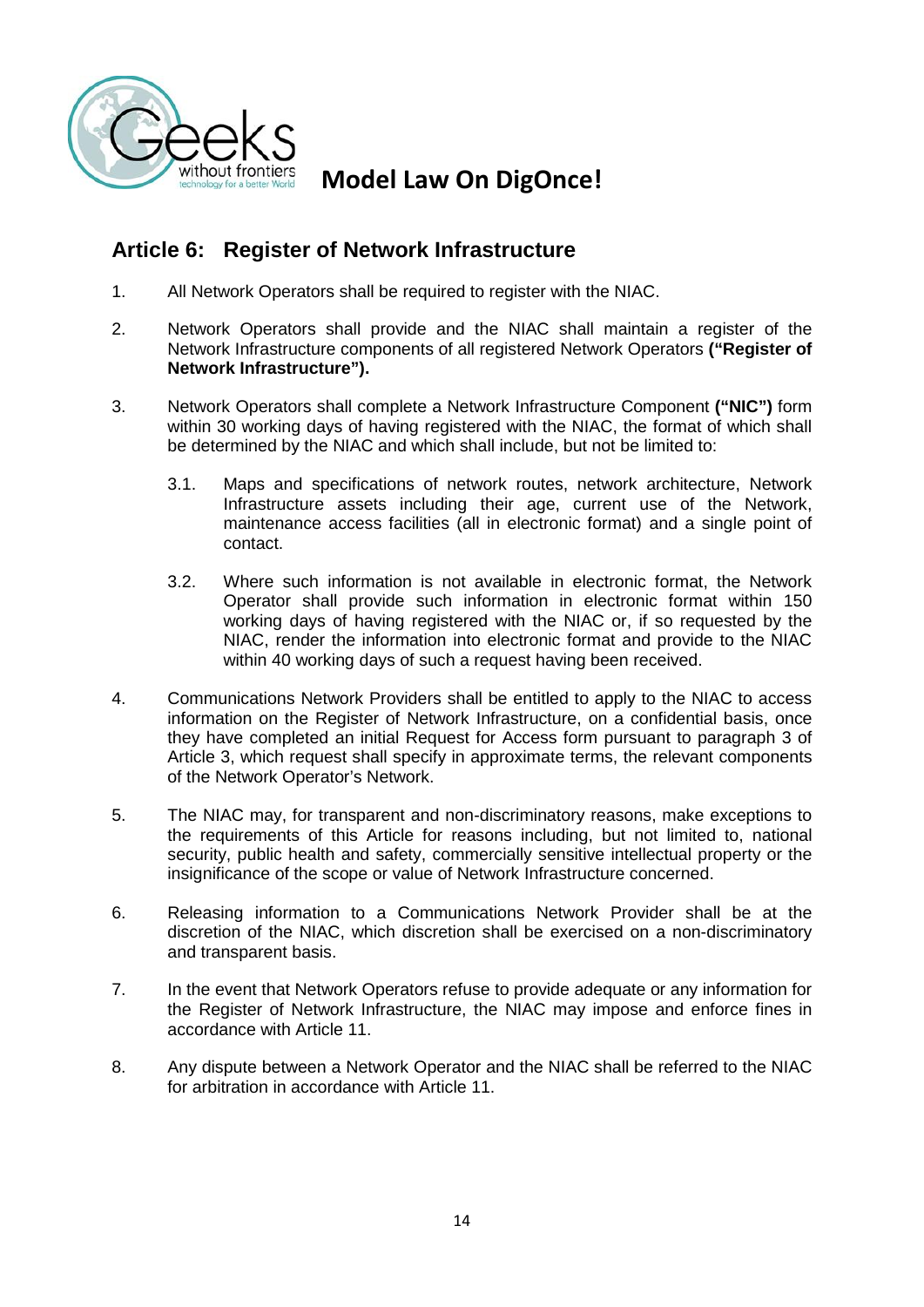

## **Article 7: Register of Available HSCN Capacity**

- 1. Where the NIAC has issued a Minimum Network Specification Notice pursuant to Articles 4 or 5 requiring a Network Operator to incorporate Network Infrastructure capable of supporting components of High-Speed Communication Networks into New Infrastructure or into Infrastructure Modifications **("New HSCN Capacity")**, the NIAC shall keep and publish a register of such New HSCN Capacity (**"HSCN Register"**). The Register shall include but not be limited to:
	- 1.1. Full details specified in the Minimum Network Specification Notice as set out in Article 4 including, without limitation, the proposed network capacity, network architecture and related facilitates;
	- 1.2. Expected duration of the Civil Works and estimated date of availability of such New HSCN Capacity; and
	- 1.3. Terms and conditions of third party access.
- 2. Network Operators shall have the right to advise the NIAC of any available Network Infrastructure capable of supporting components of High-Speed Communication Networks they may have or propose to have, arising independently of the issue of Minimum Network Specification Notices, for inclusion in the HSCN Register (**"Additional HSCN Capacity"**).
- 3. The NIAC shall add information concerning any New HSCN Capacity (save for any such capacity that is privately funded and reserved for use, whether by the Network Operator or otherwise) or Additional HSCN Capacity, to the HSCN Register within 10 working days of any Minimum Network Specification Notice being issued or notification received of any Additional HSCN Capacity. The contents of the HSCN Register shall be published and made available to all Network Operators registered with the NIAC.
- 4. Communications Network Providers shall have the right to apply to the Network Operators on the HSCN Register with a view to assessing whether any available capacity on the HSCN Register is suitable for their purposes. Any such application shall be conducted in accordance with the terms set out in Article 3.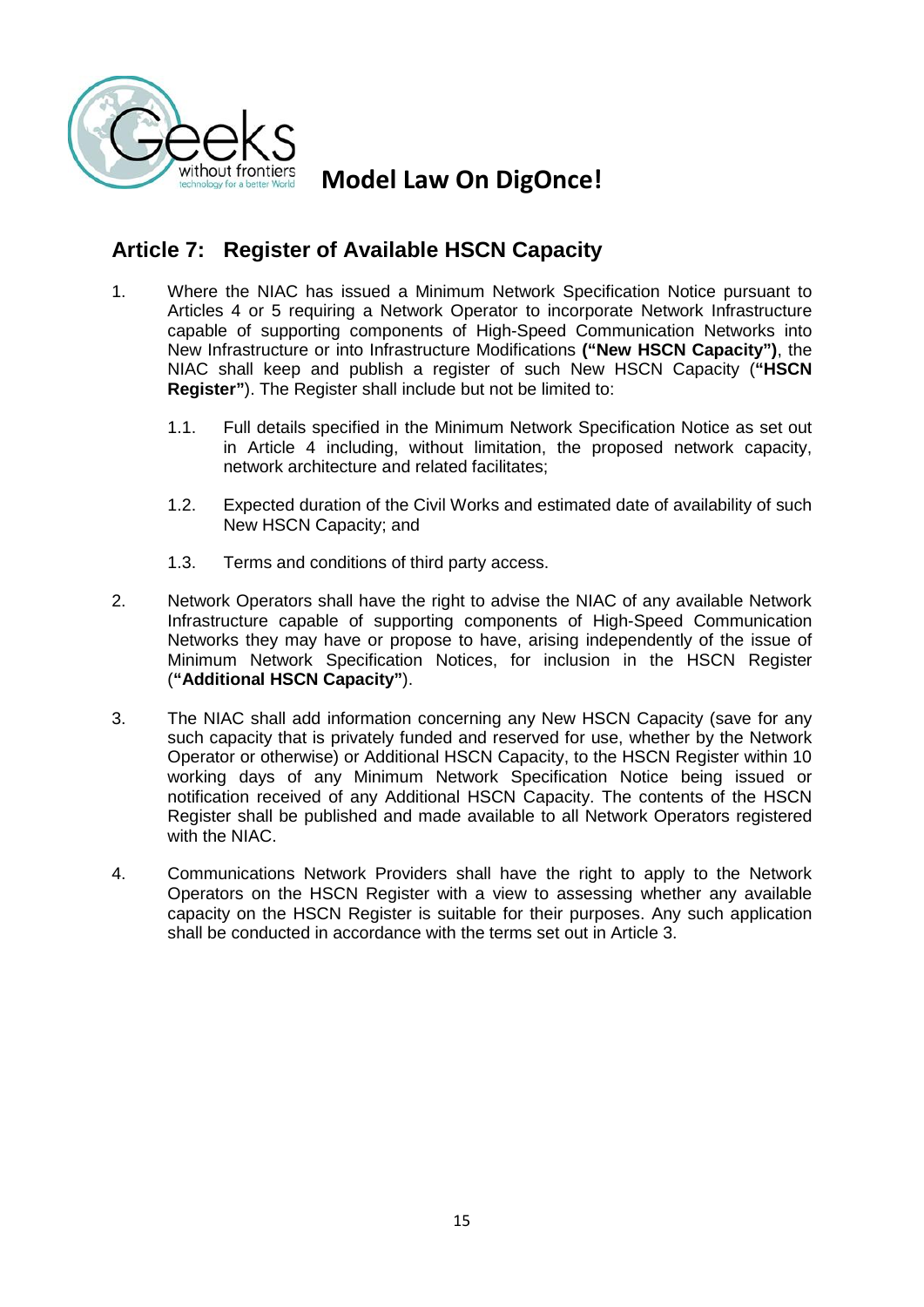

## **Article 8: Register of Civil Works**

- 1. Every Network Operator shall have the right to coordinate Civil Works with Communications Network Providers wishing to implement components of High- Speed Communications Networks.
- 2. Civil Works Register
	- 2.1. The NIAC shall create a Register of Civil Works for the purpose of facilitating the coordination of Civil Works that are relevant to Network Infrastructure capable of supporting components of High-Speed Communication Networks. The contents of the Register of Civil Works shall be made available by electronic means to NIAC registered Network Operators.
	- 2.2. Civil Works that are to be conducted by or on behalf of Network Operators shall be registered with the NIAC as soon as practicable and in any event at least 30 working days before the first related Licence application is made in respect of such Civil Works. Registrations shall be in electronic format using the NIAC Civil Works Registration **("CWR")** form, the format of which shall be determined by the NIAC. The CWR form shall include at least the same information as is required for related Licence applications including without limitation:
		- 2.2.1. Location and type of works clearly marked on a map;
		- 2.2.2. Details of the Network Infrastructure involved;
		- 2.2.3. Estimated start date and duration of the proposed works; and
		- 2.2.4. A single contact point.
- 3. The NIAC may, for transparent and non-discriminatory reasons, make exceptions to the requirements of this Article for reasons including, but not limited to, national security, public health and safety or the insignificance of the scope, duration or value of the proposed Civil Works.
- 4. Any dispute between a Network Operator and the NIAC shall be referred to the NIAC for arbitration in accordance with Article 11.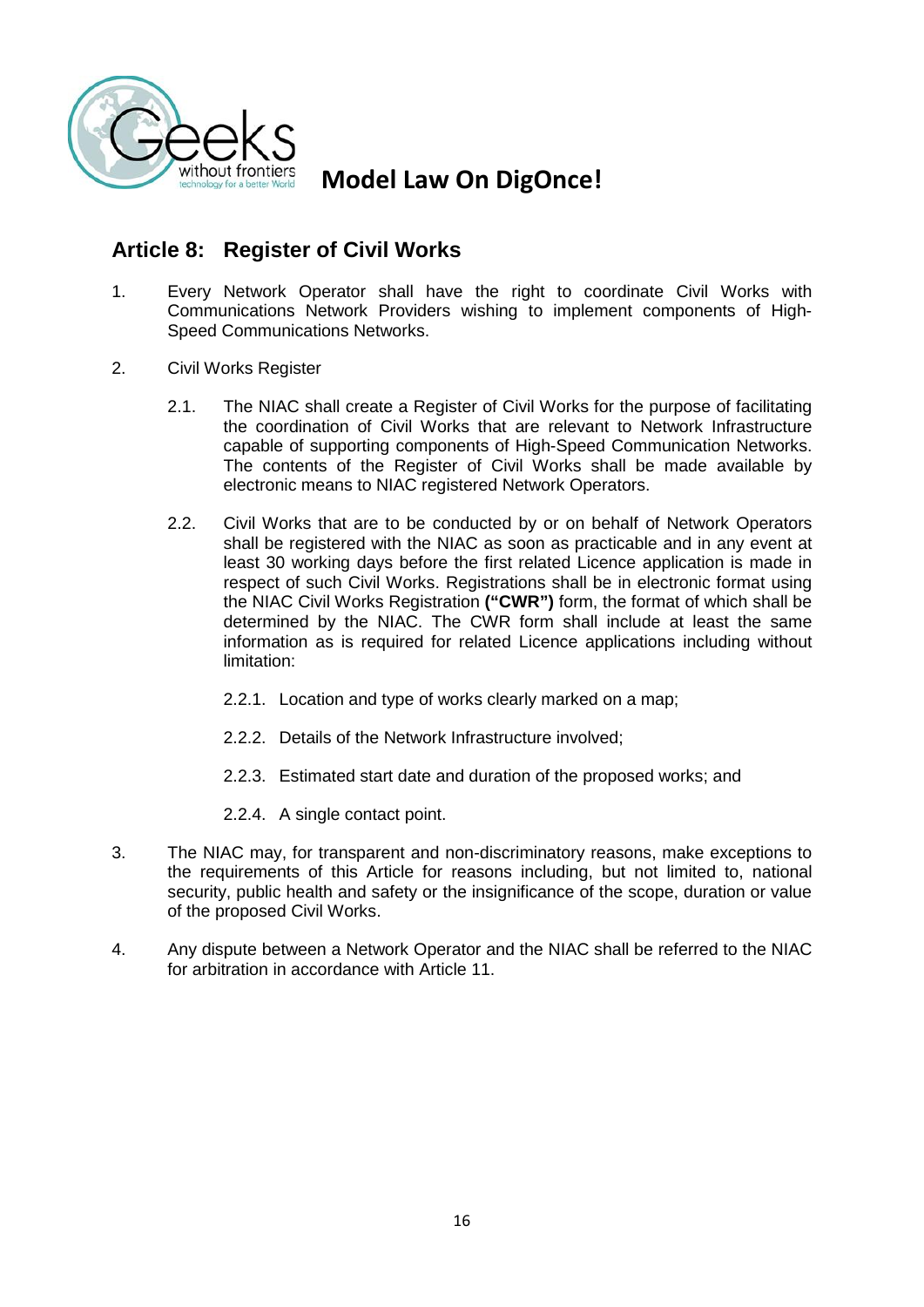

## **Article 9: Control of Civil Works**

- 1. Coordination of Civil Works
	- 1.1. The Licence to conduct Civil Works shall be conditional upon a requirement to coordinate Civil Works in accordance with a Civil Works Coordination Notice **("CWCN")** issued by the NIAC.
	- 1.2. Any such CWCN issued by the NIAC shall be objective, transparent and proportionate and shall contain a clear explanation of the grounds for the issue of the notice taking into account industry best practices and the terms of such coordination.
	- 1.3. The NIAC may, for transparent and non-discriminatory reasons, make exceptions to the requirements of this Article for reasons including, but not limited to, national security, public health and safety or the insignificance of the scope, duration or value of the proposed Civil Works.
	- 1.4. If no such CWCN is issued within 30 working days of Civil Works being registered with the Register of Civil Works, Network Operators shall, for a further 30 working days, meet any reasonable request to coordinate Civil Works from Communications Network Providers wishing to deploy components of High-Speed Networks on transparent and non-discriminatory terms. Where such terms cannot be agreed upon within 20 working days, the case may be referred to the NIAC for arbitration which shall be conducted in accordance with Article 11.
- 2. Prevention of Civil Works
	- 2.1. The NIAC may, in the absence of being advised of sound reasons based on industry best practice for not doing so, seek to prevent Civil Works by refusing consent to a Licence where, in the case of a Communications Network Provider seeking to implement components of High-Speed Communications Networks:
		- 2.1.1. in the transparent and non-discriminatory opinion of the NIAC, there is already sufficient spare and appropriate High-Speed Communications Network capacity available to the Communications Network Provider as evidenced by the HSCN Register, or
		- 2.1.2. The Communications Network Provider is seeking to conduct Civil Works involving a public highway or other public place which has been the subject of Civil Works by a Network Operator in the previous [six] months and the Communications Network Provider was aware of such Civil Works in that it was a matter of record on the Civil Works Register and, as such, had an adequate opportunity to apply to coordinate Civil Works at that time.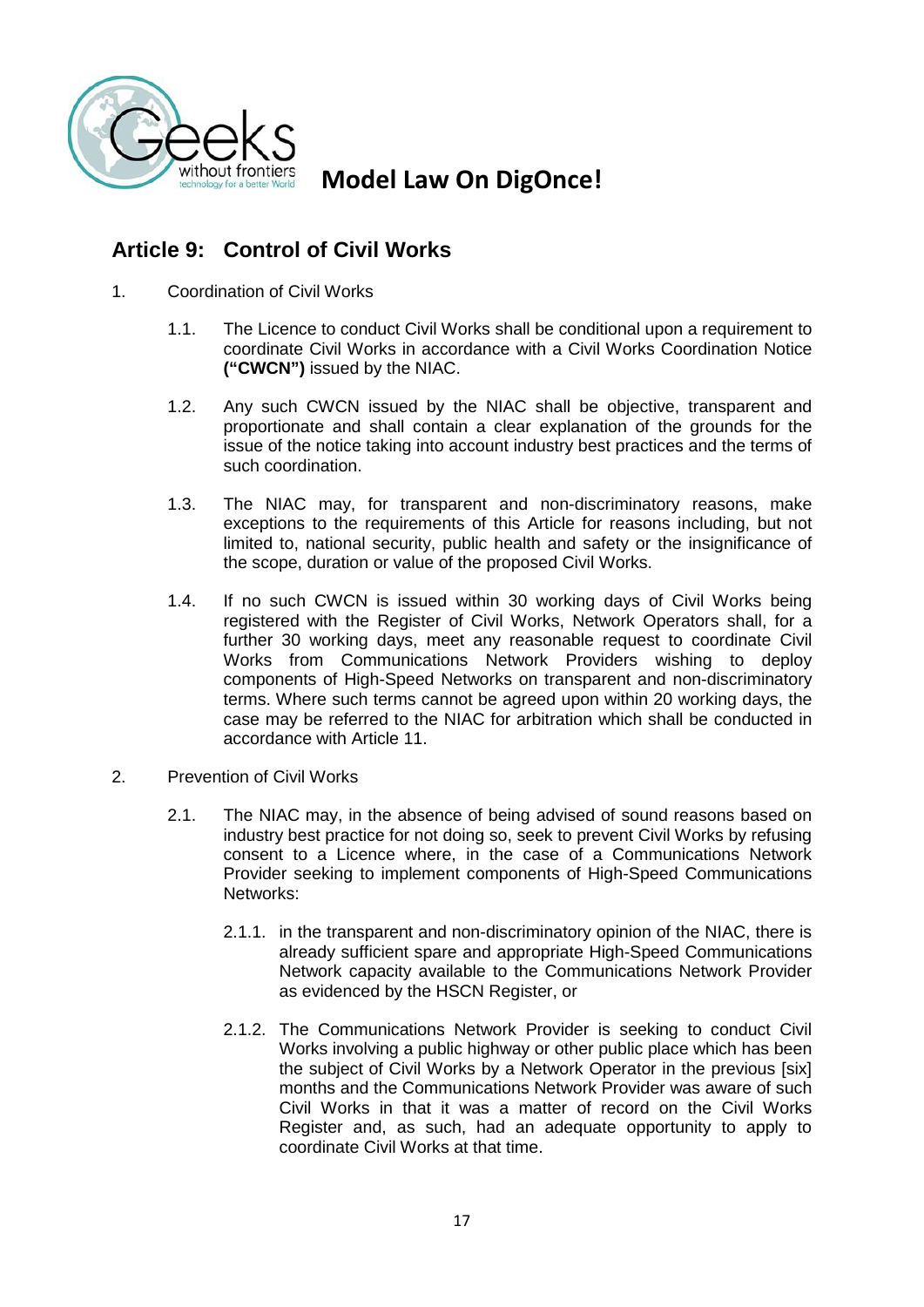

- 3. Dispute resolution
	- 3.1. Any dispute between a Network Operator and the NIAC shall be referred to the NIAC for arbitration in accordance with Article 11.

#### **Article 10: Network Access Points**

- 1. Right to Access Network Access Points, Subject to Consent
	- 1.1. Communications Network Providers shall have the right to roll out their Networks, at their own cost, up to Network Access Points ("NAP"), whether within or outside any building or premises, subject to getting any necessary consents to do so from the entity or entities controlling access to the NAP.
	- 1.2. Any entity or entities controlling access to a NAP shall meet all reasonable requests for access from Communications Network Providers on fair and non discriminatory terms and conditions including price, except where they can demonstrate that a commercially viable NAP alternative exists or that to consent would be contrary to the interests of national security, public health or safety or commercially sensitive intellectual property.
	- 1.3. Where such access is not granted within 20 working days, Communications Network Providers may refer the case to the NIAC for arbitration, which shall be conducted in accordance with Article 11.
- 2. Right to Create Network Access Points, Subject to Consent
	- 2.1. Where, in order to deliver a Network Service to a subscriber, Communications Network Providers require to create a new NAP, Communications Network Providers shall have the right to create such NAP, at their own cost, whether within or outside any building or premises, subject to getting any necessary consents to do so from the entity or entities controlling access to the proposed location of the new NAP.
	- 2.2. Any entity or entities controlling access to such proposed NAP location shall meet all reasonable requests for access from Communications Network Providers on fair and non-discriminatory terms and conditions including price, except where they can demonstrate that a commercially viable NAP alternative exists or that to consent would be contrary to the interests of national security, public health or safety or commercially sensitive intellectual property.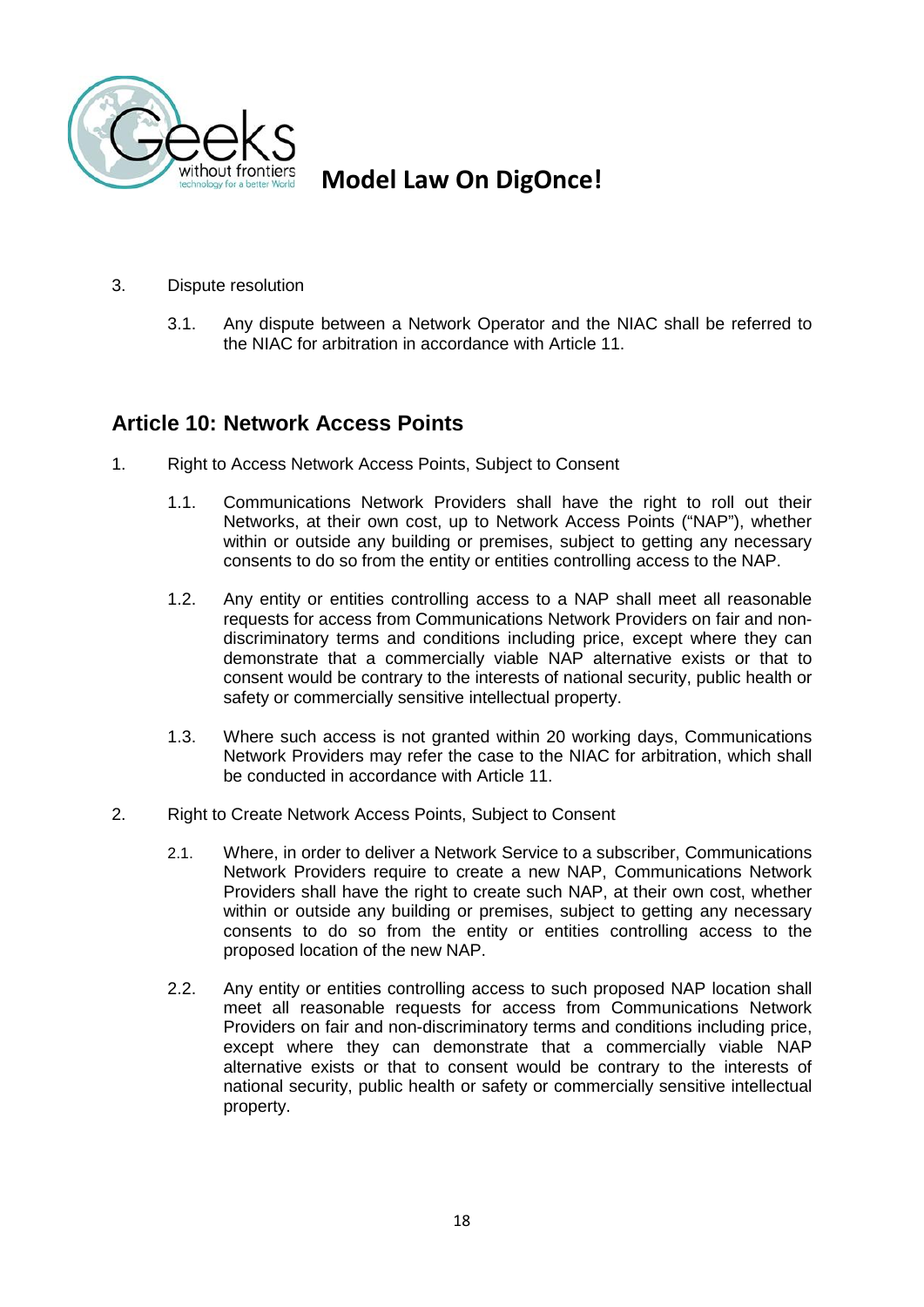

- 2.3. Where such access is not granted within 20 working days, Communications Network Providers may refer the case to the NIAC for arbitration, which shall be conducted in accordance with Article 11.
- 3. Network Access Points and Conduits in New or Renovated Buildings
	- 3.1. All buildings constructed after [date], whether publically or privately funded or whether for commercial, civic, or residential use (including multi-purpose dwellings) shall, as a condition of their Licence to build, be equipped with sufficient NAPs and High-Speed Network compatible conduits so as to make the building High-Speed Network ready; and
	- 3.2. all such buildings, if built before [the same date] but renovated after such date and with such renovations amounting to Civil Works, the Licence to conduct such Civil Works shall be conditional upon the renovated building being equipped with sufficient NAPs and empty High-Speed Network compatible conduits so as to make the building High-Speed Network ready.
	- 3.3. For the purposes of this Article 10, paragraph 3, NAPs and High-Speed Network compatible conduits shall, to the extent technically possible and in accordance with best industry practices, be of the same design and specification without discrimination between Communications Network Providers, shall be suitable for use by and connection to High-Speed Communications Networks and shall be specified from time to time by the NIAC.
	- 3.4. The NIAC may, for transparent and non-discriminatory reasons, make exceptions to the requirements of this Article for reasons including, but not limited to, national security, public health and safety, the insignificance of the scope, duration or value of the proposed Civil Works, or for reasons of conservation or preservation of national heritage.